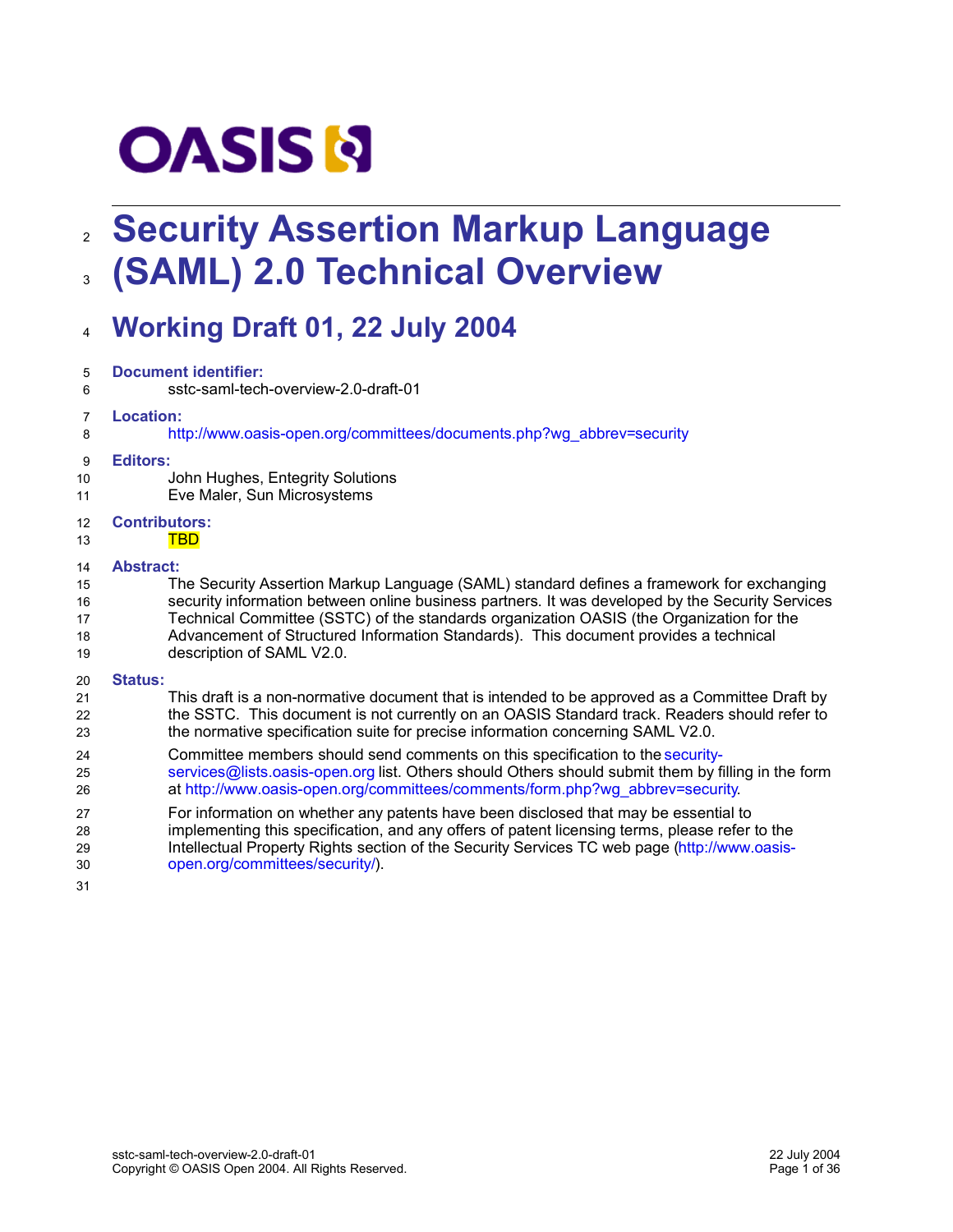## **Table of Contents**  $32$

| 33 |  |
|----|--|
| 34 |  |
| 35 |  |
| 36 |  |
| 37 |  |
| 38 |  |
| 39 |  |
| 40 |  |
| 41 |  |
| 42 |  |
| 43 |  |
| 44 |  |
| 45 |  |
| 46 |  |
| 47 |  |
| 48 |  |
| 49 |  |
| 50 |  |
| 51 |  |
| 52 |  |
| 53 |  |
| 54 |  |
| 55 |  |
| 56 |  |
| 57 |  |
| 58 |  |
| 59 |  |
| 60 |  |
| 61 |  |
| 62 |  |
| 63 |  |
| 64 |  |
| 65 |  |
| 66 |  |
| 67 |  |
| 68 |  |
| 69 |  |
| 70 |  |
| 71 |  |
| 72 |  |
| 73 |  |
| 74 |  |
| 75 |  |
| 76 |  |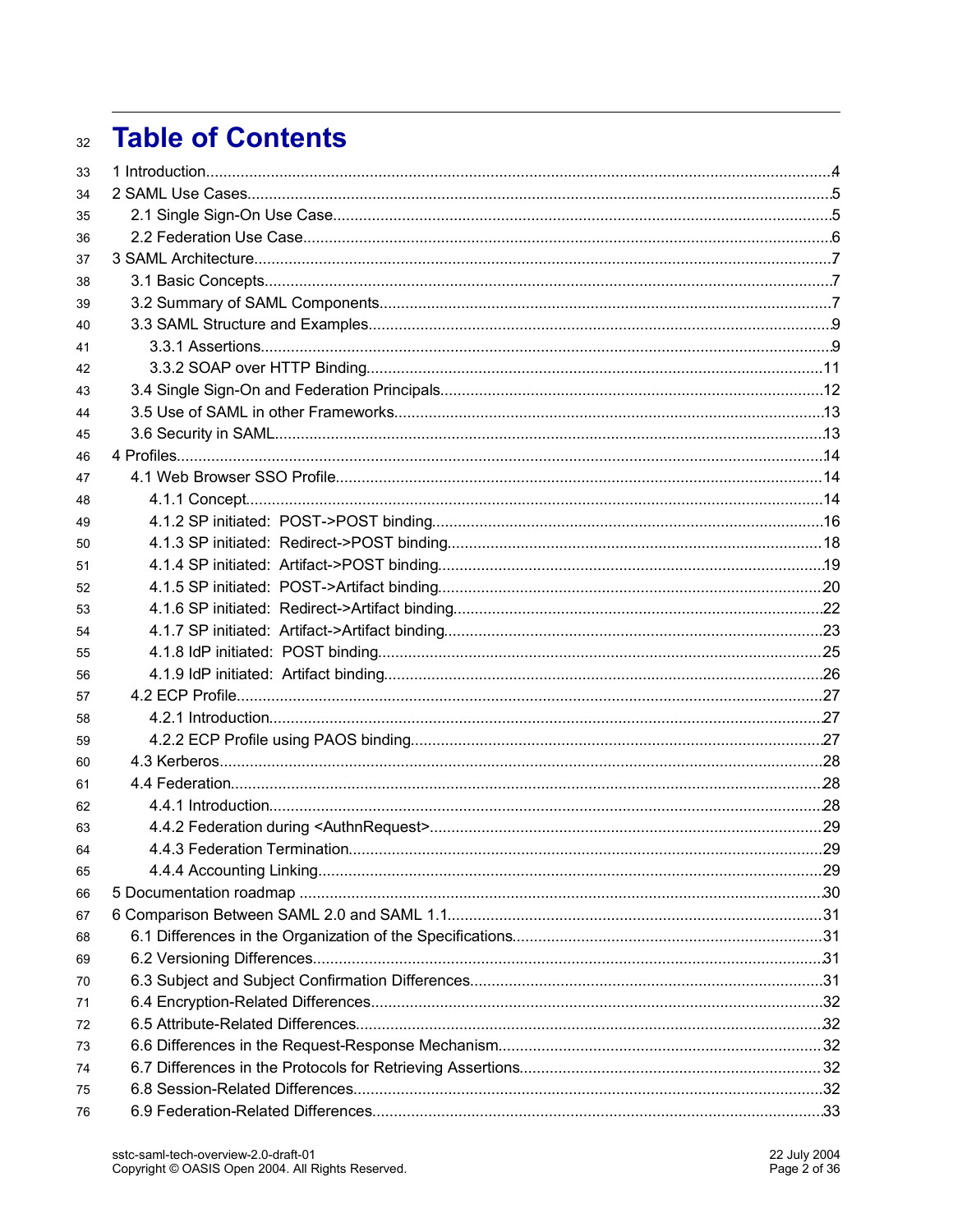| -80 |  |
|-----|--|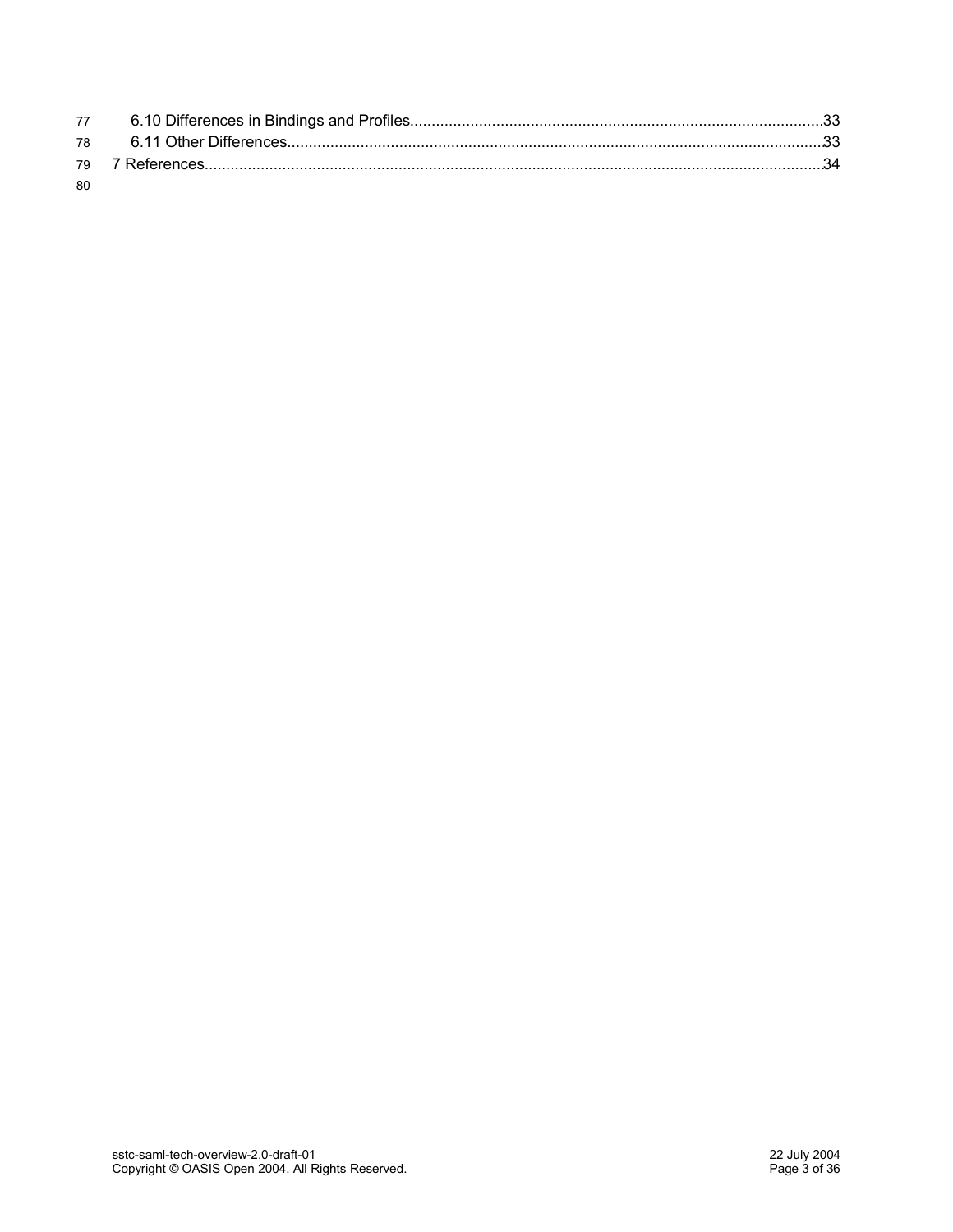## **1 Introduction 81**

The Security Assertion Markup Language (SAML) standard defines a framework for exchanging security information between online business partners. 82 83

More precisely, SAML defines a common XML framework for exchanging security assertions between entities. As stated in the SSTC charter, the purpose of the Technical Committee is: 84 85

…*to define, enhance, and maintain a standard XML-based framework for creating and exchanging authentication and authorization information.* 86 87

SAML is different from other security systems due to its approach of expressing assertions about a 88

subject that other applications within a network can trust. What does this mean? To understand the answer, you need to know the following two concepts used within SAML: 89 90

#### **Identity Provider (IdP)** 91

- The system, or administrative domain, that asserts information about a subject. For instance, the 92
- Identity Provider asserts that this user has been authenticated and has given associated attributes. 93
- For example: This user is John Doe, he has an email address of *john.doe@acompany.com*, and he 94
- was authenticated into this system using a password mechanism. In SAML, Identity Providers are also 95
- known as *SAML authorities* and *Asserting Parties*. 96

#### **Service Provider (SP)** 97

The system, or administrative domain, that relies on information supplied to it by the Identity Provider. 98

It is up to the Service Provider as to whether it trusts the assertions provided to it. SAML defines a 99

number of mechanisms that enable the Service Provider to trust the assertions provided to it. It should be noted that although a Service Provider can trust the provided assertions provided, local 100 101

access policy defines whether the subject may access local resources. Therefore, although the 102

- Service Provider trusts that I'm *John Doe –* it doesn't mean I'm given carte blanche access to all 103
- resources. Service Providers are also known as *Relying Parties* due to the fact that they "rely" on 104
- information provided by an Identity Provider (Asserting Party). 105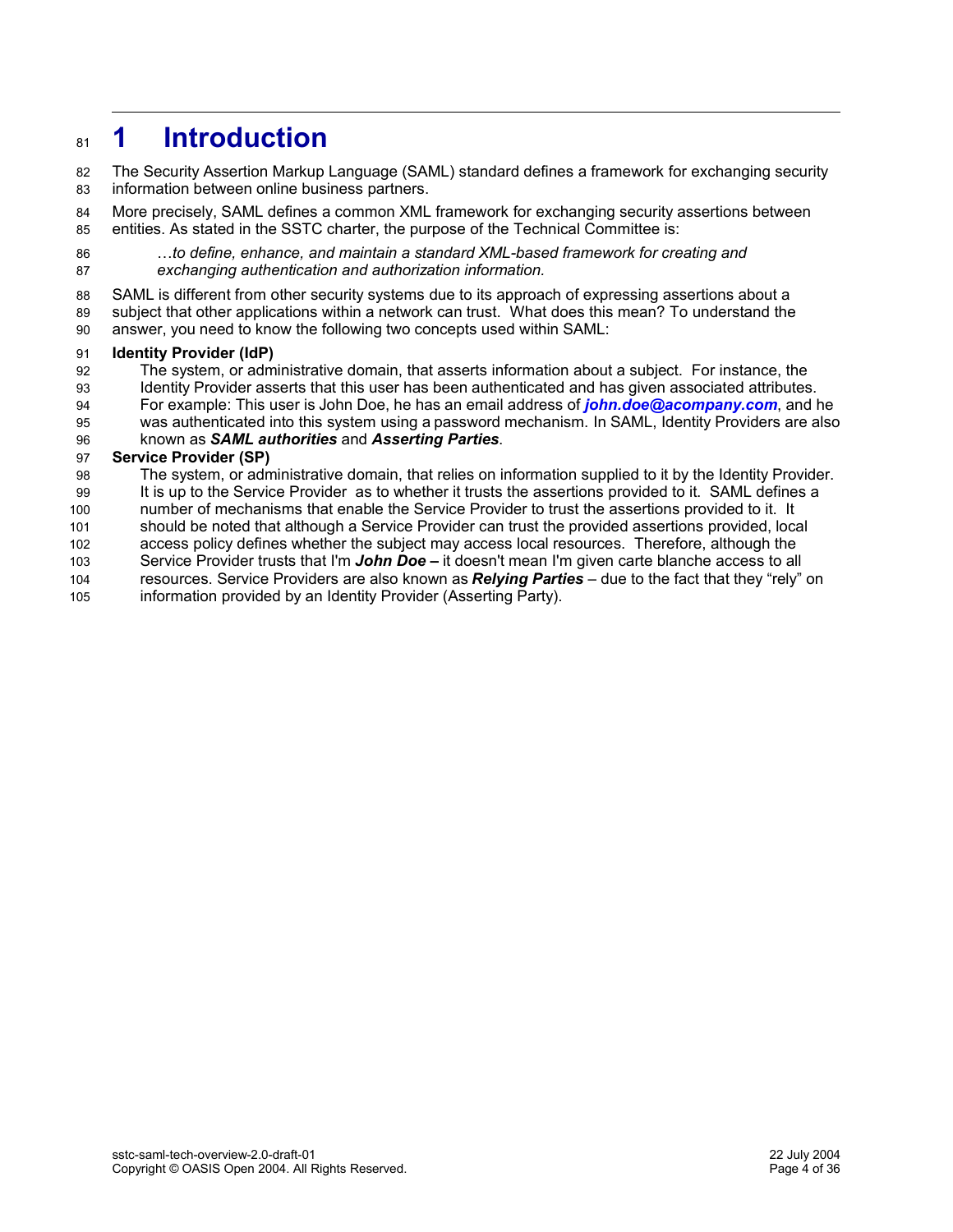## **2 SAML Use Cases** 106

The Security Assertion Markup Language (SAML) standard defines a framework for exchanging security information between online business partners. It was developed by the Security Services Technical Committee (SSTC) of the standards organization OASIS (the Organization for the Advancement of Structured Information Standards). More precisely, SAML defines a common XML framework for creating, requesting, and exchanging 107 108 109 110 111

security assertions between entities. As stated on the SSTC website, the purpose of the Technical Committee is: 112 113

114

…*to define, enhance, and maintain a standard XML-based framework for creating and exchanging authentication and authorization information.* 115 116

117

But why is it required? There are four "drivers" behind the creation of the SAML standard: 118

• *Limitations of Browser cookies:* Most existing Single-Sign On products use browser cookies to maintain state so that re-authentication is not required. Browser cookies are not transferred between DNS domains. So, if you obtain a cookie from www.abc.com, then that cookie will not be sent in any HTTP messages to www.xyz.com. This could even apply within an organization that has separate DNS domains. Therefore, to solve the Cross-Domain SSO (CDSSO) problem requires the application of different technology. All SSO products solve the CDSSO problem by different techniques. 119 120 121 122 123 124

• *SSO Interoperability:* How products implement SSO and CDSSO are completely proprietary. If you are an organization and you want to perform SSO across different DNS domains within the same organization or you want to perform CDSSO to trading partners, then you will have to use the same SSO product in all the domains. 125 126 127 128

• *Web Services:* Security within Web Services is still being defined. Most of the focus has been on how to provide confidentiality and authentication/integrity services on an end-to-end basis. The SAML standard provides the means by which authentication and authorization assertions can exchanged between communicating parties. 129 130 131 132

• *Federation:* The need to simplify identity management across organizational boundaries, allowing users to consolidate many local identities into a single (or at least a reduced set) Federated Identity. 133 134

Prior to examining the details of the SAML standard, its useful to describe two high level use cases. (Later on, more detailed use cases are described based on specific SAML profiles.) 135 136

#### **2.1 Single Sign-On Use Case** 137

This is the original use case as supported in SAML 1.0 and 1.1. It illustrates the support for Cross Domain Single Sign-On. A user has a logon session (that is a *security context)* on a website (AirlineInc.com) and is accessing resources on that site. At some either explicitly or transparently he is directed over to another web site (in a different DNS domain). The Identity Provider site (AirlineInc.com) asserts to the Service Provider site (CarRentalInc.com) that the user is known to it and provides the user's name and session attributes (e.g. "Gold member"). As CarRentalInc.com trusts AirlineInc.com it knows that the user is valid and creates a session for the user based on the user's name and/or the user attributes. This use case illustrates the fact that the user is not required to re-authenticate when directed over to the CarRentalInc.com site 138 139 140 141 142 143 144 145 146

Figure 1 illustrates the SSO high-level use case. 147

*Figure 1: SSO Use Case*

148

#### **2.2 Federation Use Case** 149

There are a number Federation use cases, details of which are explained later. This use case illustrates the "account linking" facet of federation. Figure 2 illustrates one scenario. Two Service Providers exist, 150 151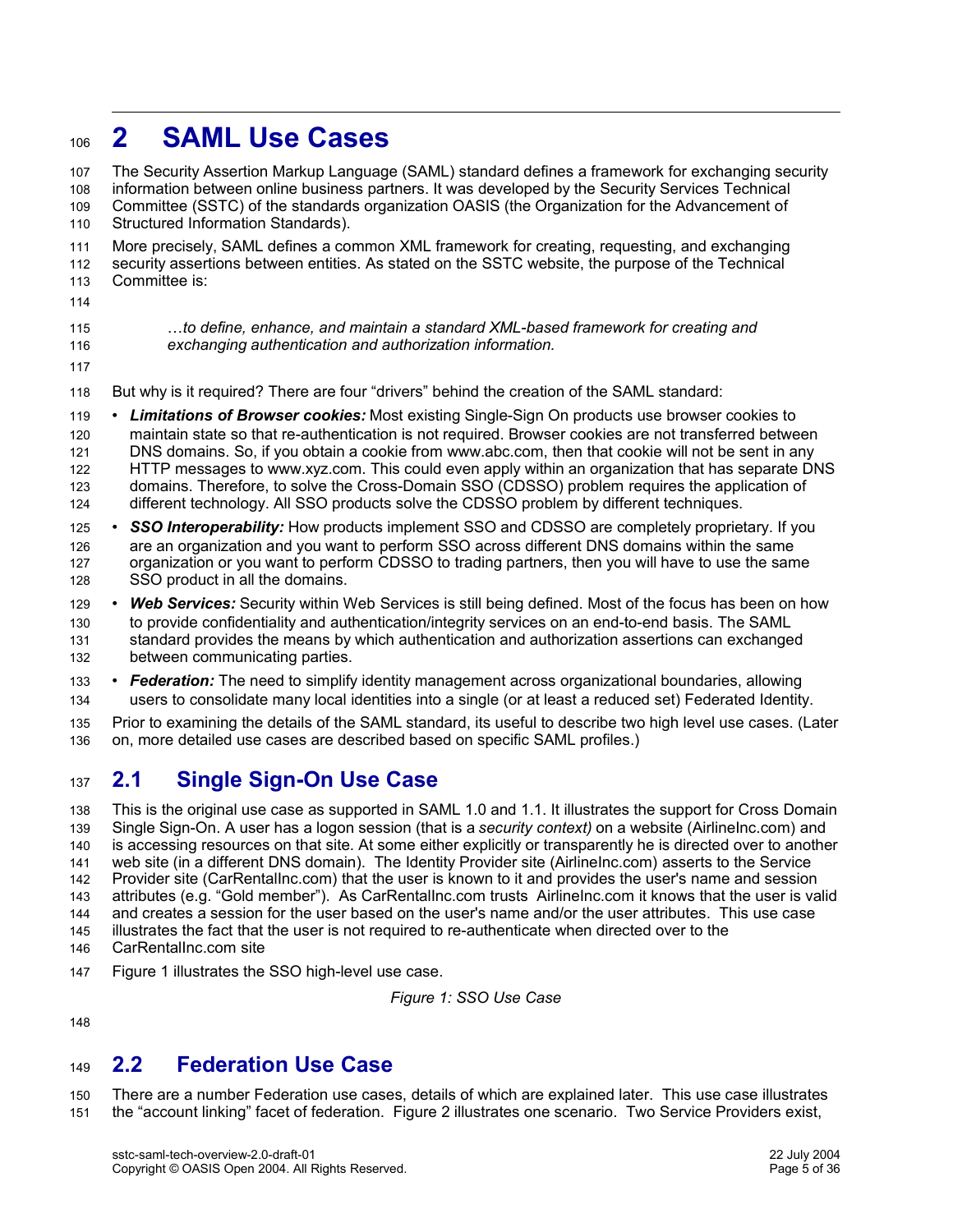

- one for car rentals the other for hotel bookings. The same user is registered on both sites, however using 152
- different names. On CarRentalInc.com he is registered as jdoe and on HotelBookings.com as johnd. Account Linking enables a pseudonym to be established that links the two accounts. 153 154
- 
- MORE DETAILS TO ADD JohnH. 155



*Figure 2: Federation Use Case*

156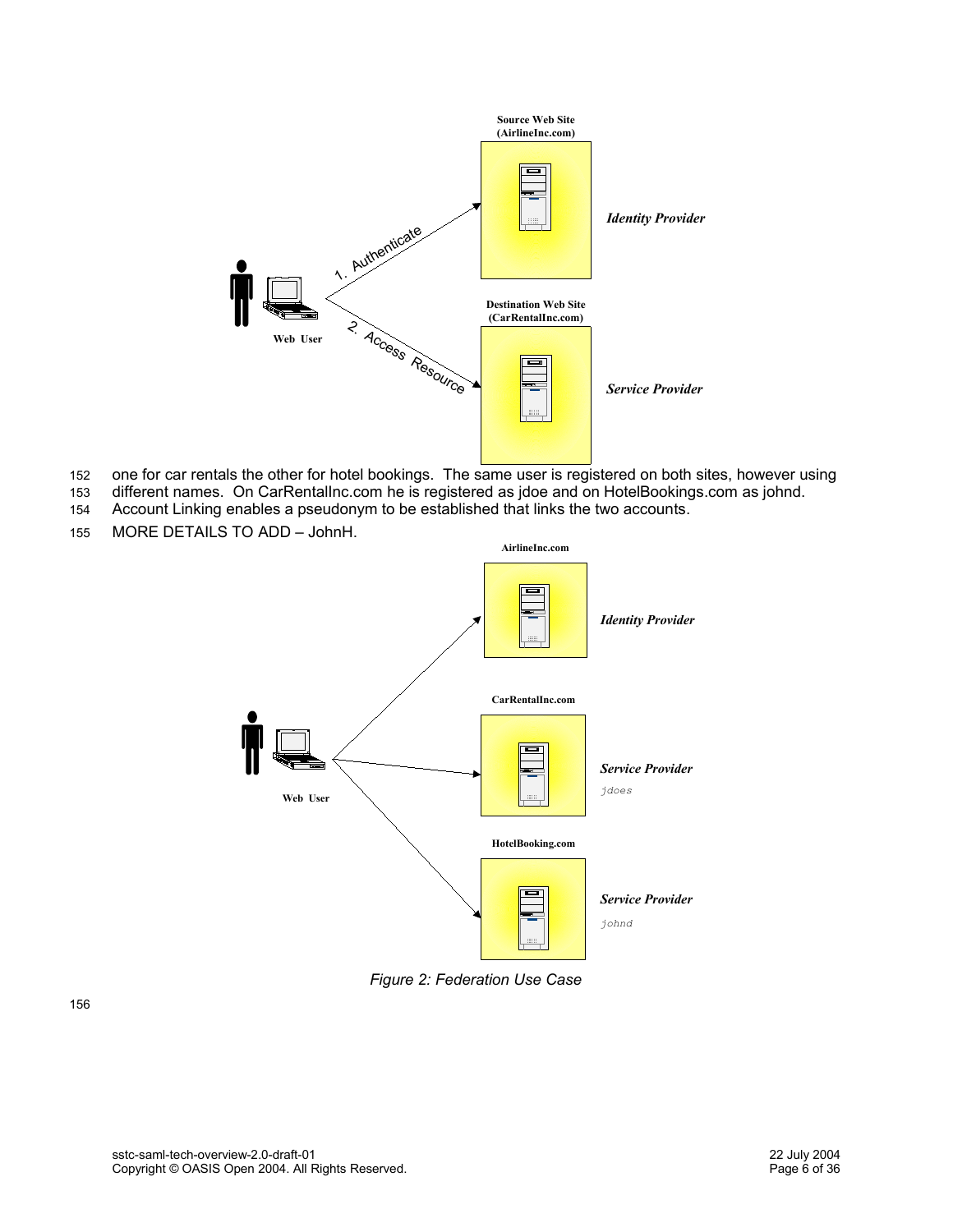## **3 SAML Architecture** 157

This section provides a brief description of the concepts that underlie SAML and the component pieces defined in the standard. 158 159

#### **3.1 Basic Concepts** 160

SAML consists of a number of building-block components that, when put together, allow a number of use cases to be supported. Primarily the components permit transfer of identity, authentication, and authorization information to be exchanged between autonomous organizations. The "core" SAML specification defines the structure and content of *Assertions* – which carry statements about a Principal as asserted by an Asserting Party. These are defined by an XML Schema. Assertions are either requested or just "pushed" out to the Service Provider. How and which assertions are requested is defined by the *SAML Protocols*, which have their own XML Schema. The lower-level communication or messaging protocols (such as HTTP or SOAP) that the SAML protocols can be transported over are defined by *Bindings*. SAML Protocols and Bindings, together with the structure of Assertions, can be combined together to create a *Profile.* In general Profiles can be thought of a satisfying a particular use case, for example the Web Browser SSO profile. There are also Attribute Profiles (for example, LDAP and DCE profiles), which define how identity and attribute information is carried within an Assertion. 161 162 163 164 165 166 167 168 169 170 171 172

Two other SAML components can be used in building a system: 173

• **Metadata:** Metadata defines how configuration information shared between two communicating entities is defined and shared. For instance, an entity's support for given SAML bindings, identifier information, and PKI information can be defined. Metadata is defined by an XML Schema. The location of Metadata is defined using DNS records 174 175 176 177

• **Authentication Context:** In a number of situations the Service Provider may wish to have to have additional information in determining the authenticity and confidence they have in the information within an assertion. Authentication Context permits the augmentation of Assertions with additional information pertaining to the authentication of the Principal at the Identity Provider. For instance, details of multi-factor authentication can be included. 178 179 180 181 182

This document does not go into further detail about Metadata and Authentication Context; for more information, see the specifications that focus on them ([SAML-Meta] [SAML-AuthnCxt] respectively). 183 184

#### **3.2 Summary of SAML Components** 185

The SAML components and their individual parts are as follows: 186

- **Assertions:** SAML allows for one party to assert characteristics and attributes of an entity. For instance, a SAML assertion could state that the user is "John Doe", the user has "Gold" status, the user's email address is john.doe@example.com, and the user is a member of the "engineering" group. SAML assertions are encoded in a XML schema. SAML defines three kinds of statements that can be carried within an assertion: 187 188 189 190 191
- **Authentication statements:** are issued by the party that successfully authenticated the user. They define who issued the assertion, the authenticated subject, validity period, plus other authentication related information. 192 193 194
- **Attribute statements:** contain specific details about the user (for example, that they have "Gold" status). 195 196
- **Authorization decision statements:** identifies what the user is entitled to do (for example, whether he is permitted to buy a specified item). 197 198
- **Protocols:** SAML defines a number of request/response protocols. The protocol is encoded in an XML schema as a set of request-response pairs. The protocols defined are. 199 200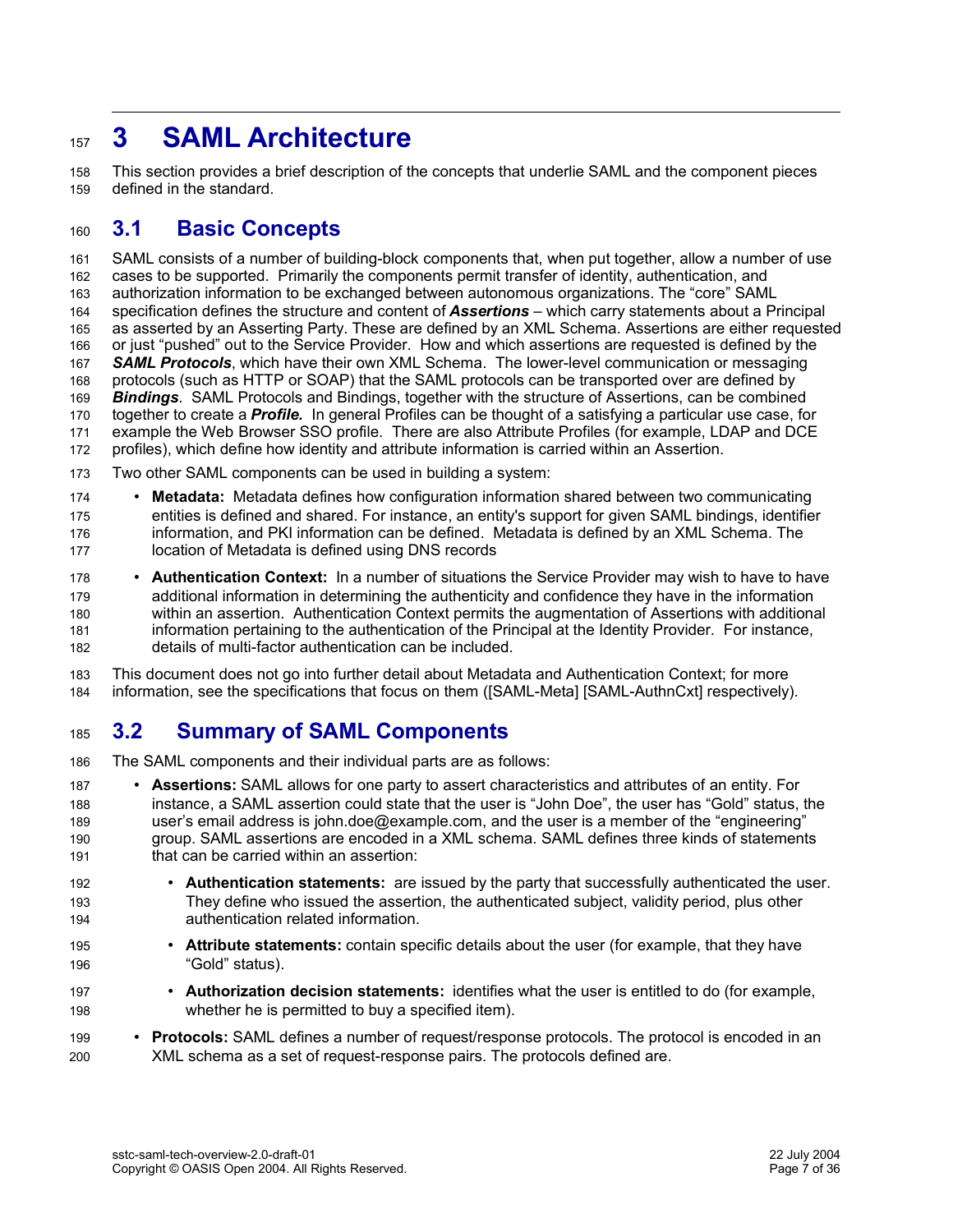| 201<br>202<br>203        | • Assertion Query and Request Protocol: Defines a set of queries by which existing SAML<br>assertions may be obtained. The query can be on the basis of a reference, subject or the<br>statement type.                                                                                                                                                                                                                                                         |                                                                                             |
|--------------------------|----------------------------------------------------------------------------------------------------------------------------------------------------------------------------------------------------------------------------------------------------------------------------------------------------------------------------------------------------------------------------------------------------------------------------------------------------------------|---------------------------------------------------------------------------------------------|
| 204<br>205<br>206<br>207 | <b>Authentication Request Protocol:</b> Defines a <authnrequest> message that causes a<br/><math display="inline">\bullet</math><br/><response> to be returned containing one of more assertions pertaining to a Principal.<br/>Typically the <authnrequest> is issued by a Service Provider with the Identity Provider<br/>returning the <response> message. Used to support the Web Browser SSO Profile.</response></authnrequest></response></authnrequest> |                                                                                             |
| 208<br>209<br>210<br>211 | • Artifact Protocol: Provides a mechanism to obtain a previously created assertion by providing<br>a reference. In SAML terms the reference is called an "artifact". Thus a SAML protocol can<br>refer to an assertion by an artifact, and then when a Service Provider obtains the artifact it can<br>use the artifact Protocol to obtain the actual assertion using this protocol.                                                                           |                                                                                             |
| 212<br>213<br>214<br>215 | • Name Identifier Management Protocol: Provides mechanisms to change the value or format<br>of the name of a Principal. The issuer of the request can be either the Service Provider or the<br>Identity Provider. The protocol also provides a mechanism to terminate an association of a<br>name between an Identity Provider and Service Provider.                                                                                                           |                                                                                             |
| 216<br>217<br>218        | Single Logout Protocol: Defines a request that allows near-simultaneous logout of all<br>$\bullet$<br>sessions associated by a Principal. The logout can be directly initiated by the Principal or due<br>to a session timeout.                                                                                                                                                                                                                                |                                                                                             |
| 219<br>220               | • Name Identifier Mapping Protocol: Provides a mechanism to enable "account linking".<br>Refer to the subsequent sections on Federation.                                                                                                                                                                                                                                                                                                                       |                                                                                             |
| 221<br>222<br>223        | • Bindings: This details exactly how the SAML protocol maps onto the transport protocols. For<br>instance, the SAML specification provides a binding of how SAML request/responses are carried<br>with SOAP exchange messages. The bindings defined are:                                                                                                                                                                                                       |                                                                                             |
| 224<br>225               | • SAML SOAP Binding: Defines how SAML protocol messages are transported within SOAP                                                                                                                                                                                                                                                                                                                                                                            | 1.1 messages. In addition it also defines how the SOAP messages are transported over HTTP.  |
| 226<br>227<br>228        | <b>Reverse SOAP (PAOS) Binding: Defines a multi-stage SOAP/HTTP message exchange that</b><br>$\bullet$<br>and particularly designed to support WAP gateways.                                                                                                                                                                                                                                                                                                   | permits a HTTP client to be a SOAP responder. Used in the Enhanced Client and Proxy Profile |
| 229<br>230               | <b>HTTP Redirect Binding:</b> Defines how SAML protocol messages can be transported using<br>$\bullet$<br>HTTP redirect messages (i.e. 302 status code responses)                                                                                                                                                                                                                                                                                              |                                                                                             |
| 231<br>232               | • HTTP POST Binding: Defines how SAML protocol messages can be transported within the<br>base64-encoded content of an HTML form control                                                                                                                                                                                                                                                                                                                        |                                                                                             |
| 233<br>234<br>235        | • HTTP Artifact Binding: Defines how a reference to a SAML request or response (i.e. an<br>artifact) is transported by HTTP. Defines two mechanisms, either an HTML form control, or a<br>query string in the URL.                                                                                                                                                                                                                                             |                                                                                             |
| 236                      | • SAML URI Binding: ?? NOT SURE HOW TO EASILY DEFINE THIS                                                                                                                                                                                                                                                                                                                                                                                                      |                                                                                             |
| 237<br>238<br>239<br>240 | • Profiles: The core of the SAML specification defines how the SAML requests and responses are<br>transported, however, a number of use cases have been developed that require the formulation of<br>Profiles that define how the SAML assertions, protocols and bindings are combined. Some of these<br>described in detail later on in the document, in summary they are:                                                                                    |                                                                                             |
| 241<br>242<br>243        | • Web Browser SSO Profile: Defines how a Web Browser supports SSO, when using<br><authnrequest> protocol messages in combination with HTTP Redirect, HTTP POST and<br/><b>HTTP Artifact bindings</b></authnrequest>                                                                                                                                                                                                                                            |                                                                                             |
| 244<br>245<br>246        | <b>Enhanced Client and Proxy (ECP) Profile:</b> Defines how <authnrequest> protocol<br/><math display="inline">\bullet</math><br/>messages are used when combined with the Reverse-SOAP binding (PAOS). Designed to<br/>support mobile devices front-ended by a WAP gateway</authnrequest>                                                                                                                                                                     |                                                                                             |
| 247<br>248               | <b>Identity Provider Discovery Profile:</b> Defines how a service provider can discover which<br>$\bullet$<br>identity providers a principal is using with the Web Server                                                                                                                                                                                                                                                                                      |                                                                                             |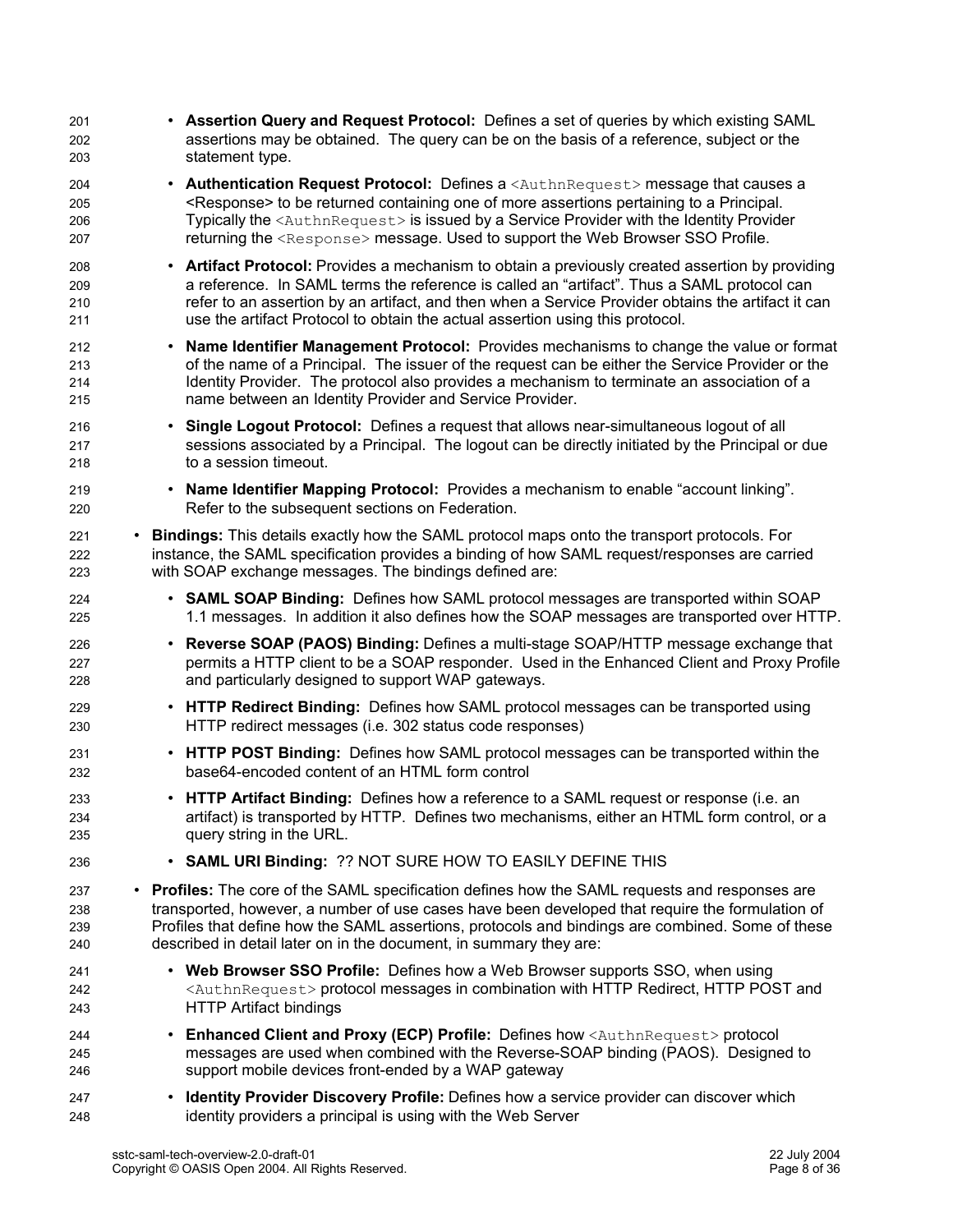| 249 | • Single Logout Profile: A profile of the SAML Single Logout protocol is defined. Defines how             |  |  |  |
|-----|-----------------------------------------------------------------------------------------------------------|--|--|--|
| 250 | SOAP, HTTP Redirect, HTTP POST and HTTP Artifact bindings may be used.                                    |  |  |  |
| 251 | Name Identifier Management Profile: Defines how the Name Identifier Management protocol                   |  |  |  |
| 252 | may be used with SOAP, HTTP Redirect, HTTP POST and HTTP Artifact bindings.                               |  |  |  |
| 253 | Artifact Resolution Profile: Defines how the Artifact Resolution protocol uses a synchronous              |  |  |  |
| 254 | binding, for example the SOAP binding.                                                                    |  |  |  |
| 255 | Assertion Query/Request Profile: Defines how the SAML query protocols (used for obtaining                 |  |  |  |
| 256 | SAML assertions) use a synchronous binding such as the SOAP binding.                                      |  |  |  |
| 257 | Name Identifier Mapping Profile: Defines how the Name Identifier Mapping protocol uses a                  |  |  |  |
| 258 | synchronous binding such as the SOAP binding.                                                             |  |  |  |
| 259 | Figure 3 illustrates the relationship between the components:                                             |  |  |  |
|     | <b>PROFILES</b><br>(How SAML protocols, bindings and/or assertions combine to support a defined use case) |  |  |  |
|     | <b>BINDINGS</b><br>(how SAML Protocols map onto standard messaging or communication protocols)            |  |  |  |
|     | <b>PROTOCOL</b><br>(Request/Response pairs for obtaining Assertions and Federation Management)            |  |  |  |
|     | <b>ASSERTIONS</b><br>(Authentication, Attribute and Authorization Information)                            |  |  |  |

*Figure 3: SAML Components*

#### **3.3 SAML Structure and Examples** 260

In this section we provide descriptions of some of the SAML structures, bindings and profiles. 261

#### **3.3.1 Assertions** 262

An assertion consists of one or more statements. For Single Sign-On, typically a SAML assertion will 263

contain a single authentication statement and possibly a single attribute statement. Figure 4 shows a 264

SAML Assertion being carried within a SAML response, which itself is withing a SOAP Body. Note that a SAML Response could contain multiple assertions, although its more typical to have a single assertion 265

within a response. 266 267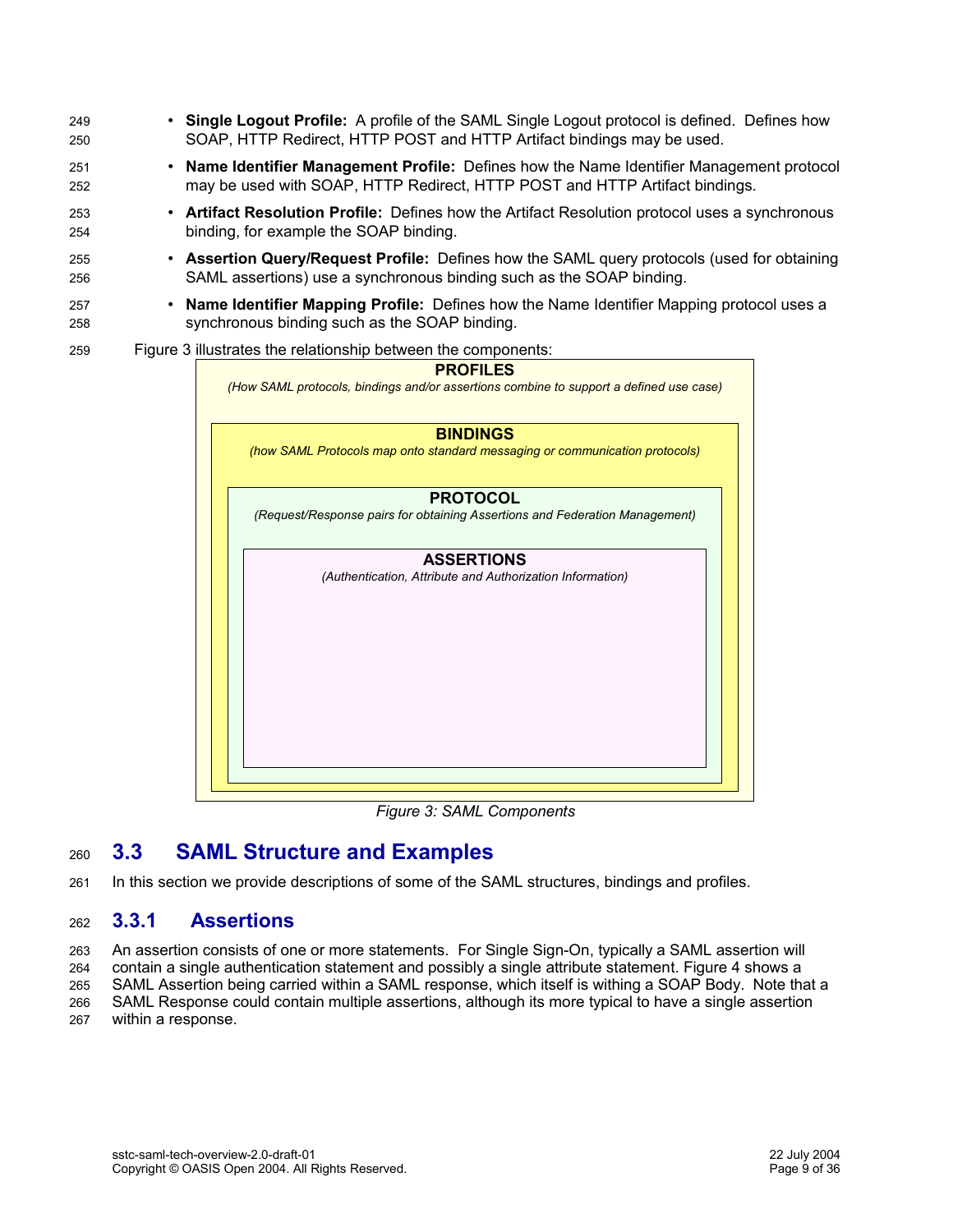

*Figure 4: SAML Assertion Structure*

- Figure 5 shows an example assertion with a single authentication statement. The authentication statement has been highlighted. Note the following: 268 269
- The subject (e.g. user) that the authentication pertains to is "joe". The format of the subject has been defined. In this case its a custom format; however, a number of predefined formats have been provided in the SAML specification, including email addresses and X.509 subject names. 270 271 272
- Joe was originally authenticated using a password mechanism at "2002-06-19T17:05:17.706Z". 273
- TO DO SAML 2.0 VERSION 274



*Figure 5: SAML Assertion*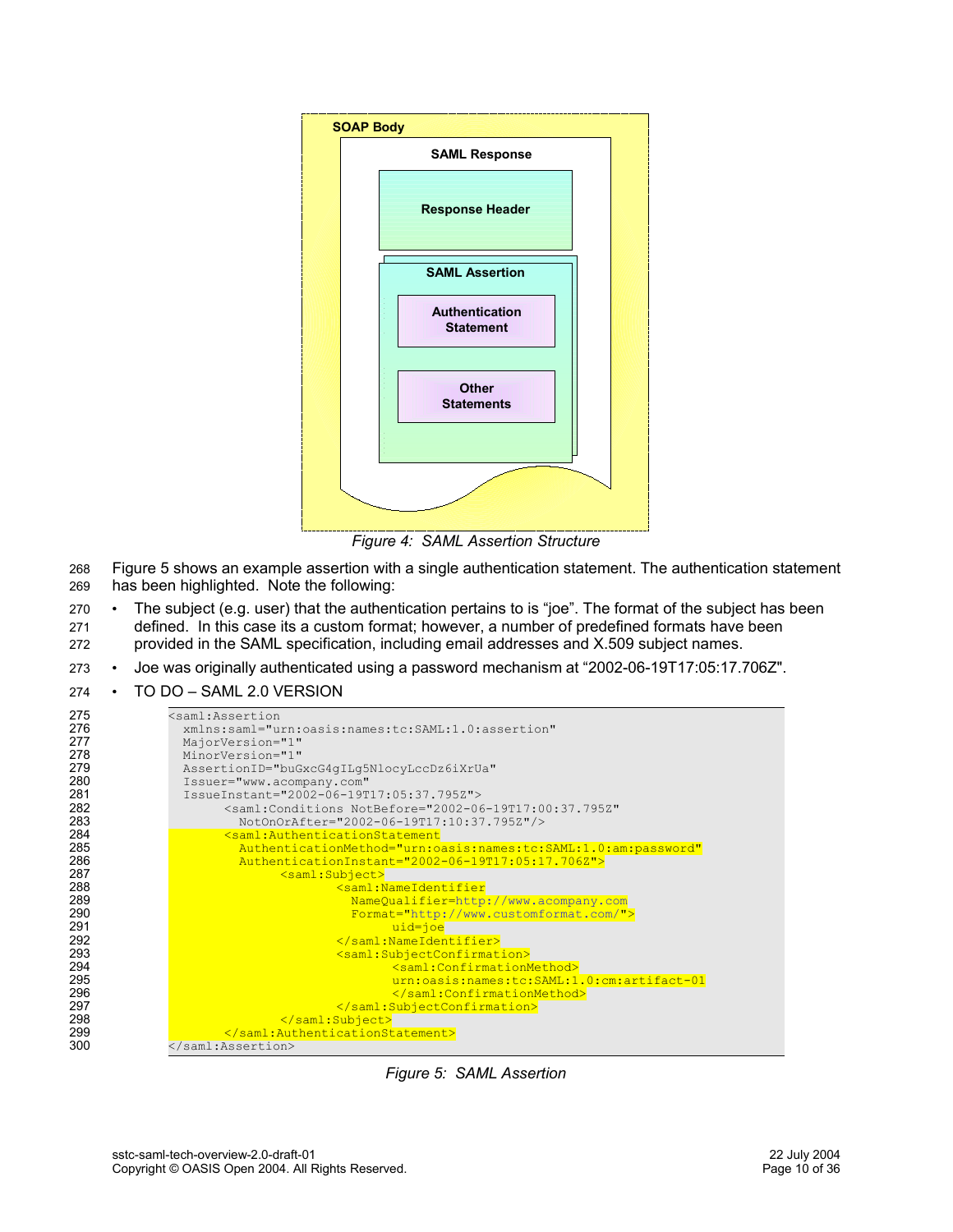#### **3.3.2 SOAP over HTTP Binding** 301

In environments where the two communicating end points are SOAP enabled, then the SOAP over HTTP binding can be used to exchange SAML request/query and response protocol messages. Figure 6 provides an overview of the structure. The request or response being carried within the SOAP body. 302 303 304



*Figure 6: SOAP over HTTP binding*

Figure 7 shows an example of a SAML request being transported within a SOAP message. In this example, a SAML assertion is being requested pertaining to a supplied artifact. The use of the artifact is explained later in the Use Case and Profiles section. The SAML request has been highlighted. (TO DO: PROVIDE SAML 2.0 EXAMPLE) 305 306 307 308



*Figure 7: SAML Artifact Request*

327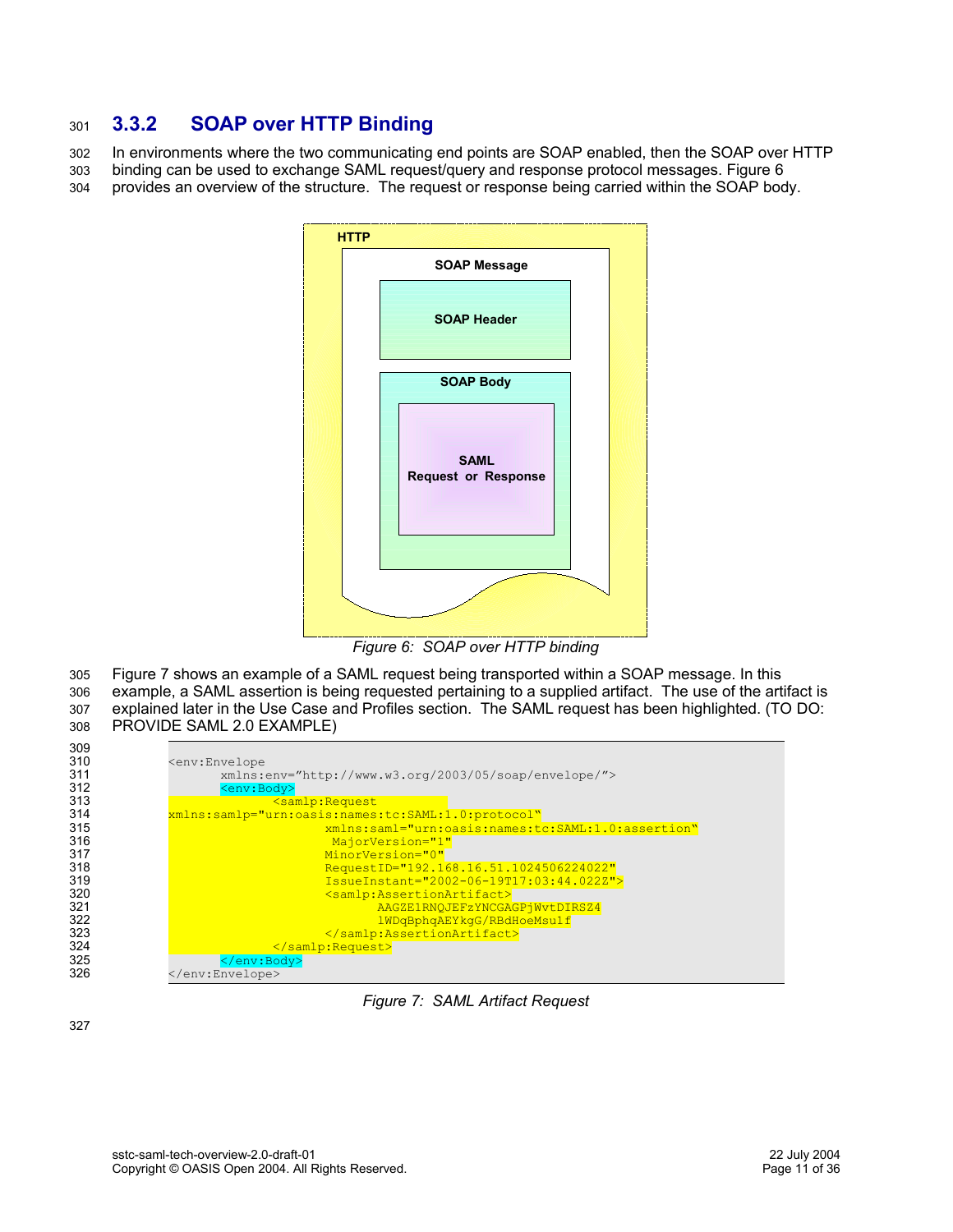Figure 8 shows how a SAML response is embedded within a SOAP message. The SAML response provides details as to the version of SAML being used and what request it is responding to. The ResponseID, InResponseTo, version numbers, IssueInstant and the status code represent the SAML response header. Within the response is the SAML assertion and typically one or more statements. The SAML response has been highlighted. NEED SAML 2.0 VERSION 328 329 330 331 332



*Figure 8: SAML Response with SOAP message*

#### **3.4 Single Sign-On and Federation Principals** 353

Whilst SAML permits transfer of identity and attribute information from an Identity Provider to a Service Provider, one has to consider what the Service Provider does with that information and how user information relates between organizations. SAML enables Single Sign-On between autonomous organizations, however it also enables different facets of *Identity Management* to be accomplished. SAML 2.0 enables the following to be provided. Where appropriate the relevant SAML mechanisms or schema element(s) are highlighted. 354 355 356 357 358 359

- **Identity Single Sign-On:** In this environment only the Single Sign-On functionality of SAML is being utilized. For those users that can have authenticated sessions across the organizations they will be required to be registered in both organizations. Therefore if *jdoe* is registered at the Identity provider and wishes to access a resource on a Service Provider in another organization then that same identity will be registered at the Service Provider. The access rights of *jdoe* to resources on the Service Provider will be based on the *jdoe* identity. The identity of the Principal is carried in the <NameID> element which is in the <Subject> element of the <Assertion> header. 360 361 362 363 364 365 366
- *Attribute Single Sign-On*: Similar to Pure Single Sign-On, but the type of session and the access right the user has on the Service Provider is based on attribute information transported in the SAML assertion. Whilst the user name can be used for auditing purposes it is not used for access management purposes. An example of this is using a Role attribute, for example "Gold Member". Attributes are carried in the <AttributeStatement> of a SAML assertion. 367 368 369 370 371
- *Anonymous Single Sign-On*: It is also possible to provide *Anonymity*. To support this only attribute statements are provided to the Service Provider, the Principal <NameID> element not being sent. 372 373
- *Opt-in account linking:* Allows a user with multiple accounts at different autonomous Service Providers to link the accounts for future authentication and sign-on. As in the Federation high-level use case the accounts *jdoe* and *johnd* where linked. 374 375 376
- *Affiliation:* Permits grouping of Service Providers to form a set. Allows organizations to form alliances. Affiliations are indicated by the  $SPNameQualifier$  attribute in the  $\triangle$ NameID $\triangleright$  and <NameIDPolicy> elements. 377 378 379
- **Pseudonyms:** When accounts are linking a persistent pseudonym can be used to identity the account linkage. 380 381
- In section 4 a number of Federation use cases are described. 382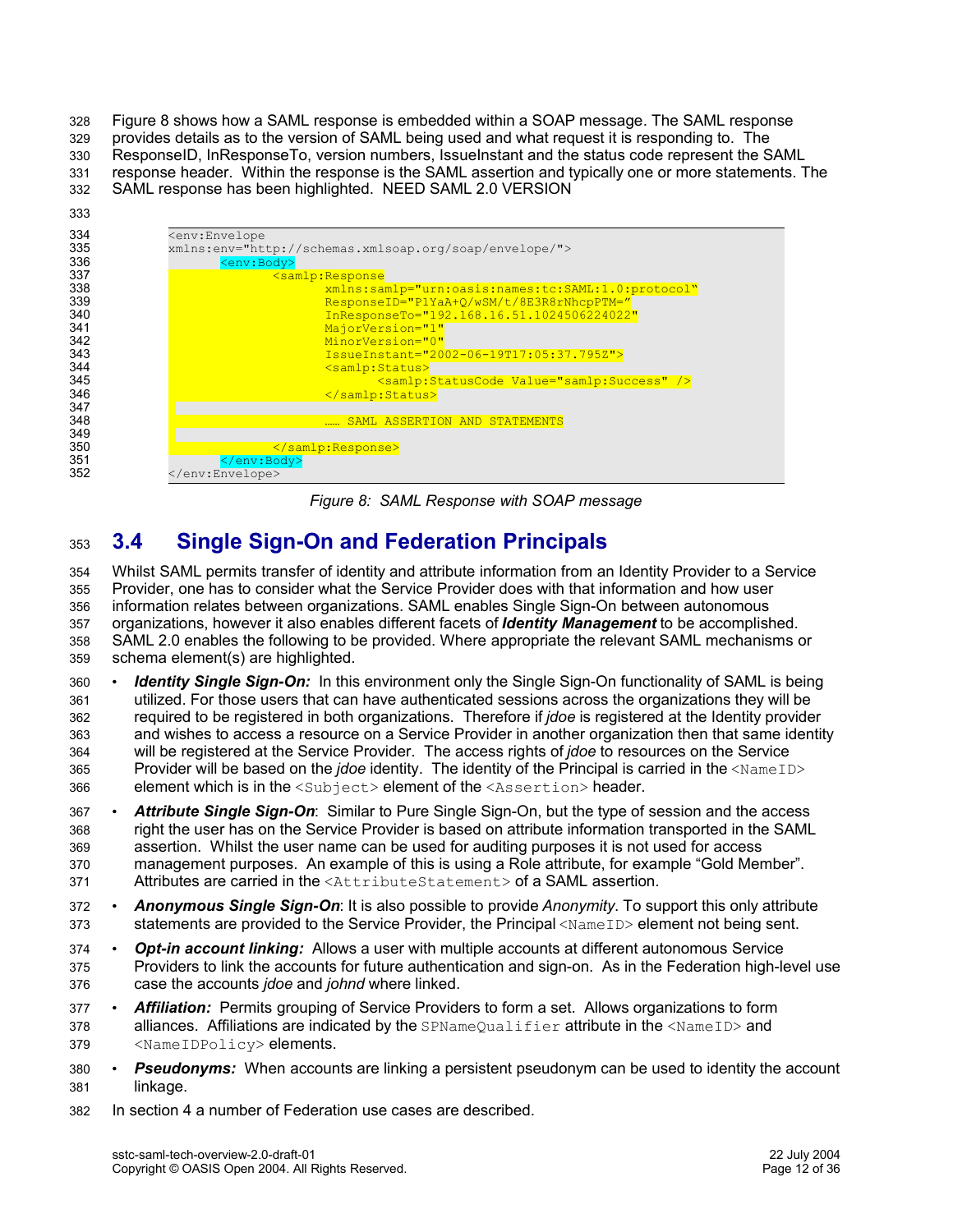#### **3.5 Use of SAML in other Frameworks** 383

DESCRIBE REALTIONSHIP WITH SHIBBOLETH, LIBERTY AND WSS and XACML 384

#### **3.6 Security in SAML** 385

Just providing assertions from an asserting party to a relying party may not be adequate for a secure system. How does the relying party trust what is being asserted to it? In addition, what prevents a "manin-the-middle" attack that grabs assertions to be illicitly "replayed" at a later date? SAML defines a number of security mechanisms that prevent or detect such attacks. The primary mechanism is for the relying party and asserting party to have a pre-existing trust relationship, typically involving a Public Key Infrastructure (PKI). Whilst use of a PKI is not mandated, it is recommended. Use of particular mechanisms is described for each profile; however, an overview of what is recommended is provided below: 386 387 388 389 390 391 392 393

- Where *message integrity* and *message confidentiality* are required, then HTTP over SSL 3.0 or TLS 1.0 is recommended. 394 395
- When a relying party requests an assertion from an asserting party then *bi-lateral authentication* is required and the use of SSL 3.0 or TLS 1.0 using server *and* client authentication are recommended. 396 397
- When an assertion or request "pushed" to a relying party (for example using the HTTP POST binding), then it is mandated that the response message be digitally signed using the XML digital signature standard. 398 399 400

401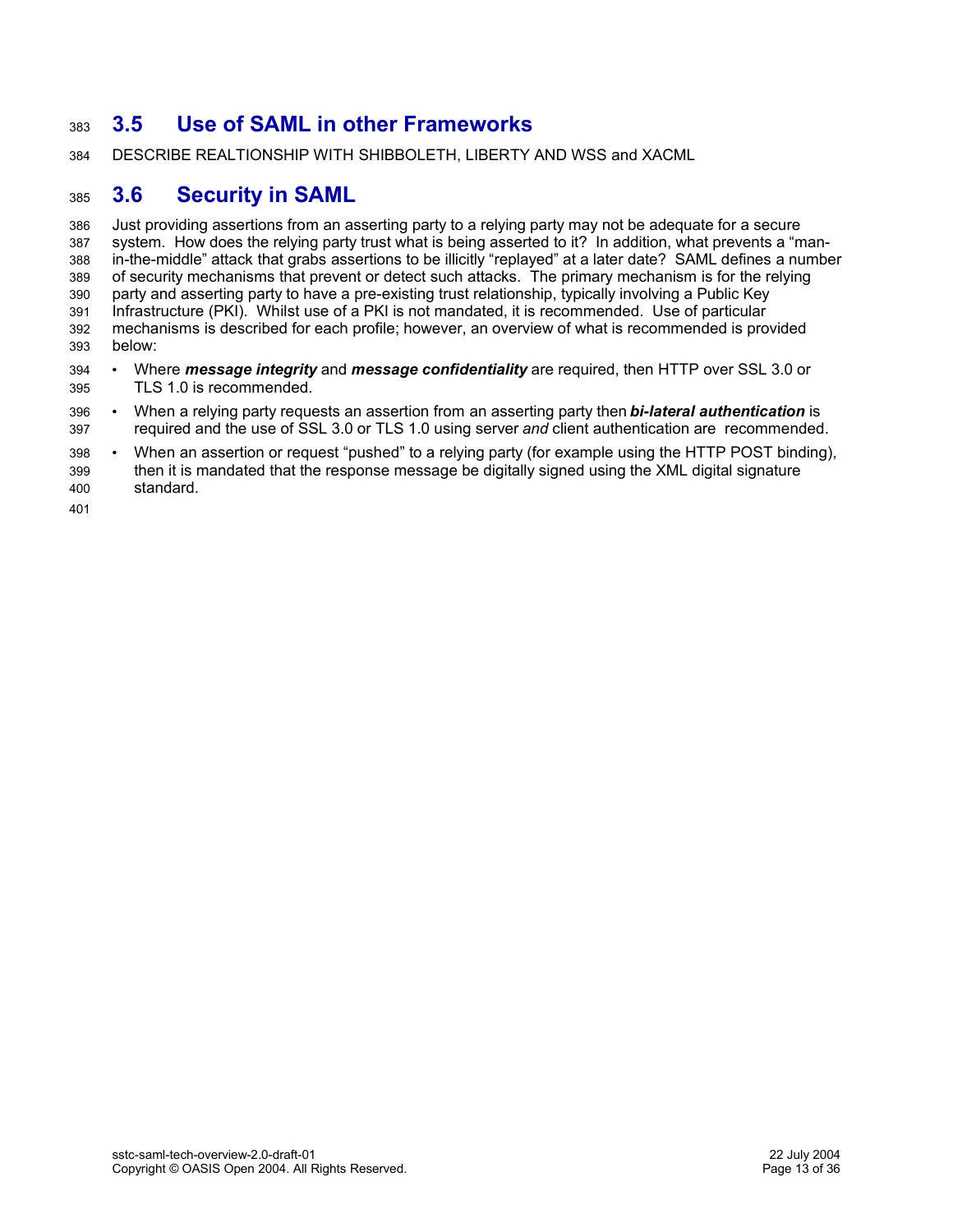### **4 Profiles** 402

SAML supports a number of use cases and profiles. The purpose of this section is to describe a number of the more important ones. The following are described: 403 404

- Web Browser SSO Profile 405
- Enhanced Client and Proxy (ECP) Profiles 406
- Using Kerberos 407
- Federation 408

#### **4.1 Web Browser SSO Profile** 409

#### **4.1.1 Concept** 410

This Web Browser SSO profile supports four different types of model, two concerning how SAML assertions are provided to the Service Provider (push or pull) and two concerned with how the message flows are initiated (IdP or SP initiated). A combination of the binding techniques and how the message flow is initiated gives rise to 6 different combinations., all of which are described later. The push approach involves using either HTTP redirects or HTTP POST messages to deliver a SAML message. The pull model involves sending a artifact (a type of "reference") to the receiver which then uses the artifact to dereference and obtain the related SAML message. An example of using artifacts is as follows: 411 412 413 414 415 416 417

- A user has an authenticated session on the Identity Provider 418
- The user wants to access a resource on the Service Provider web site and is directed there. In the HTTP message, the *artifact* carried (either as a query variable or as a control in a POST body). The artifact is a base-64 encoded string. It consists of a unique identity of the Identity Provider and a unique reference to the assertion (called the AssertionHandle). The artifact therefore enables the Service Provider to reference an assertion on the Identity Provider 419 420 421 422 423
- The Service Provider needs to determine the identity and entitlements of the user and sends a SAML request, containing the artifact, to the Identity Provider asking it what it can assert about the user. The assertions are transferred back in a SAML response. 424 425 426
- The Service Provider then can make whatever authentication and authorization decisions it needs to, based on the received assertions. 427 428
- This is an example of the HTTP Artifact binding. Figure 9 compares the pull and push approaches. 429 430

## *Figure 9: Push and Pull models for Web Browser SSO Profile*

- The Web Browser SSO Profiles supports two different use cases for situations where the user may or may not be already accessing the Service Provider. The two use cases supported are: 431 432
- *IdP Initiated:* The user is accessing resources on the Identity Provider, and wishes to access resources on another web site (the Service Provider). The user already has a current security context with the Identity Provider. A SAML assertion is provided to the Service Provider. 433 434 435
- *SP initiated:* The user is accessing resources on the Service Provider and attempts to access a protected resource requiring knowledge of their authentication and authorization attributes. The Service Provider directs the request to their Identity Provider so that it may provider back SAML assertion(s) in order to validate whether they have access rights to the resource. 436 437 438 439
- Figure 10 compares the two approaches. 440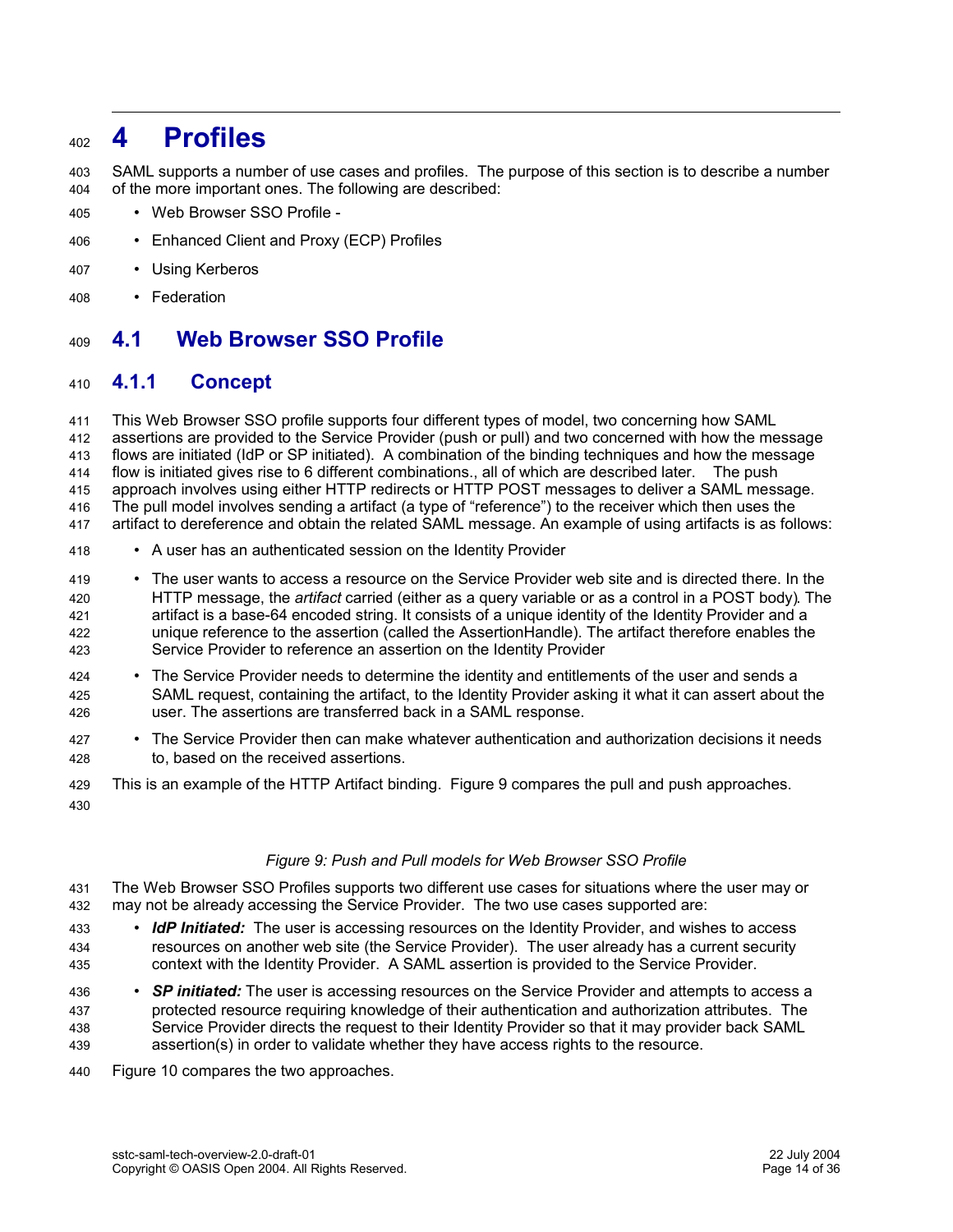

 $\mathbf{L}$ 

*Figure 10: IdP and SP initiated approaches*

#### **4.1.2 SP initiated: POST->POST binding** 441

- In this use case the user attempts to access a resource on www.abc.com. However they do not have 442
- current logon session on this site and their identity is managed by www.xyz.com. A SAML 443
- <AuthnRequest> is sent to their Identity Provider so that the Identity Provider can provide back a SAML 444
- assertion concerning the user. HTTP POST messages are used to deliver the SAML <AuthnRequest> 445
- to the Identity Provider as well as receive back the SAML response. 446
- Figure 11 illustrates the message flow: 447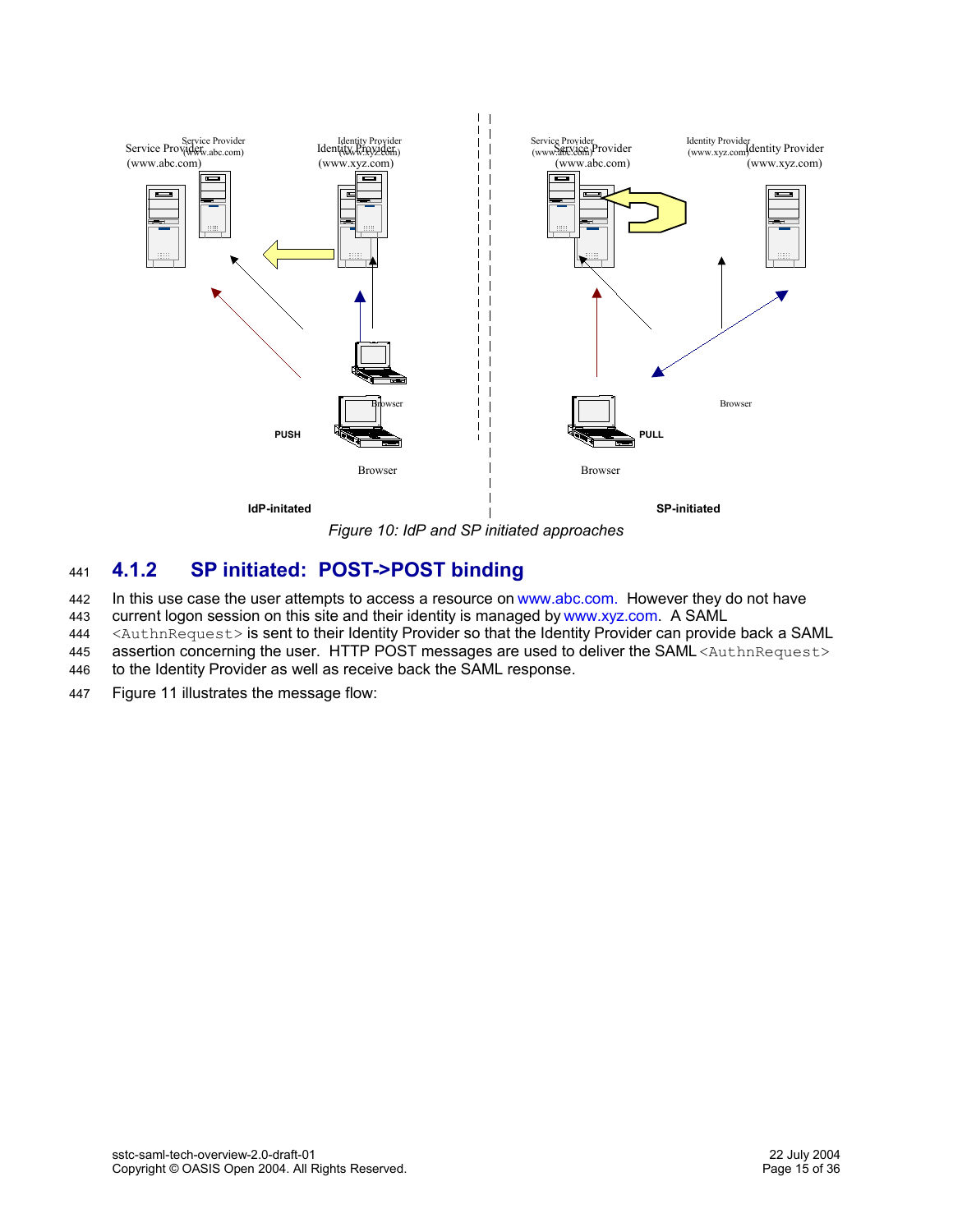

*Figure 11: SP initiated: POST->POST binding*

- The processing is as follows: 449
- 1. The user attempt to access a resource on www.abc.com. The user does not have any current logon session (i.e. security context) on this site, and is unknown to it. 450 451
- 2. The application then directs the request to the local Inter-site Transfer Service. The request contains the URL of the resource on the destination site (the TARGET URL). The URL would look something like the following (without the URL encoding): 452 453 454
- https://www.abc.com:8002/InterSiteTransfer?TARGET=http://www.xyz.com/index.asp 455
- 3. The Inter-site Transfer Service sends a HTML form back to the browser. The HTML FORM contains a SAML <AuthnRequest> defining the user for which authentication and authorization information is required. Typically the HTML FORM will contain an input or submit action that will result in a HTTP **POST.** 456 457 458 459
- 4. The browser, either due to a user action or via an "auto-submit", issues a HTTP POST containing the SAML <AuthnRequest> to the Identity Provider's Single Sign-On service. 460 461
- 5. If the user does not have any current security context on the Identity Provider, or the policy defines that authentication is required, they user will be challenged to provide valid credentials. 462 463
- 6. The user provides valid credentials and a security context is created for the user. 464
- 7. The Single Sign-On Service sends a HTML form back to the browser. The HTML FORM contains a SAML response, within which is a SAML assertion. The SAML specifications mandate that the response must be digitally signed. Typically the HTML FORM will contain an input or submit action that will result in a HTTP POST. 465 466 467 468
- 8. The browser, either due to a user action or via an "auto-submit", issues a HTTP POST containing the SAML response to be sent to the Service Provider's Assertion Consumer service. 469 470
- 9. The Service Provider's Assertion Consumer validates the digital signature on the SAML Response. If this validates correctly, it sends a HTTP redirect to the browser causing it to access the TARGET 471 472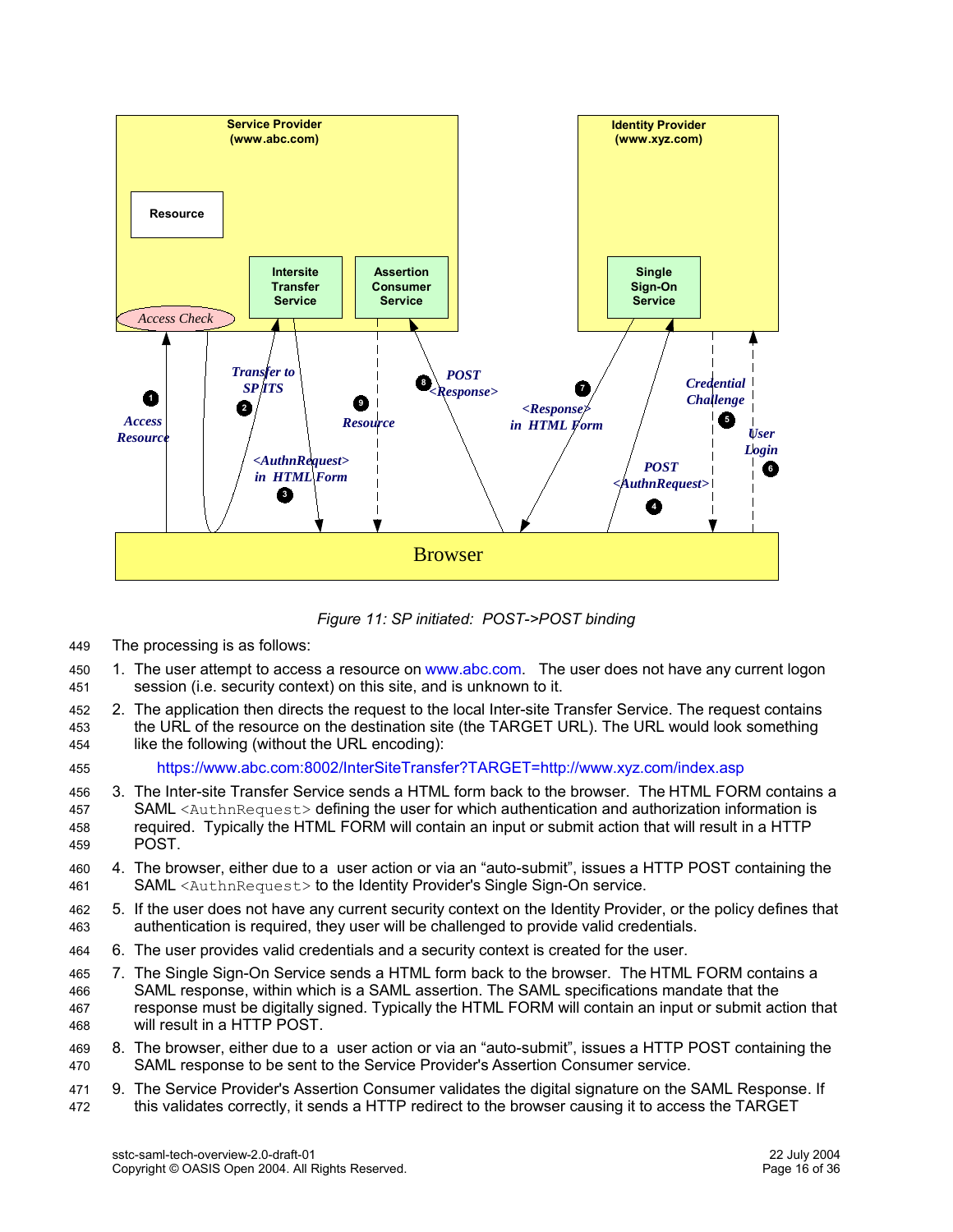resource, with a cookie that identifies the local session. An access check is then made to establish whether the user has the correct authorization to access the www.abc.com web site and the TARGET resource. The TARGET resource is then returned to the browser. 473 474 475

#### **4.1.3 SP initiated: Redirect->POST binding** 476

In this use case the user attempts to access a resource on www.abc.com. However they do not have 477

- current logon session on this site and their identity is managed by www.xyz.com. A SAML 478
- <AuthnRequest> is sent to their Identity Provider so that the Identity Provider can provide back a SAML 479
- assertion concerning the user. A HTTP redirect message is used to deliver the SAML <AuthnRequest> 480
- to the Identity Provider and a HTTP POST is used to return the SAML response. 481
- Figure 12 illustrates the message flow: 482
- 483



*Figure 12: SP initiated: Redirect->POST binding*

The processing is as follows: 485

1. The user attempt to access a resource on www.abc.com. The user does not have any current logon session (i.e. security context) on this site, and is unknown to it. 486 487

2. The application then directs the request to the local Inter-site Transfer Service. The request contains the URL of the resource on the destination site (the TARGET URL). The URL would look something 488 489

- like the following (without the URL encoding): 490
- https://www.abc.com:8002/InterSiteTransfer?TARGET=http://www.xyz.com/index.asp 491

3. The Inter-site Transfer Service sends a redirect message to the browser with HTTP status code of either 302 or 303. The Location HTTP header contains the destination URI of the Sign-On Service of the Identity Provider together with the <AuthnRequest> as a query variable named SAMLRequest. The query string is encoded using the DEFLATE encoding. The browser processes the redirect message and issues a GET to the Sign-on Service with the SAMLRequest query parameter. 492 493 494 495 496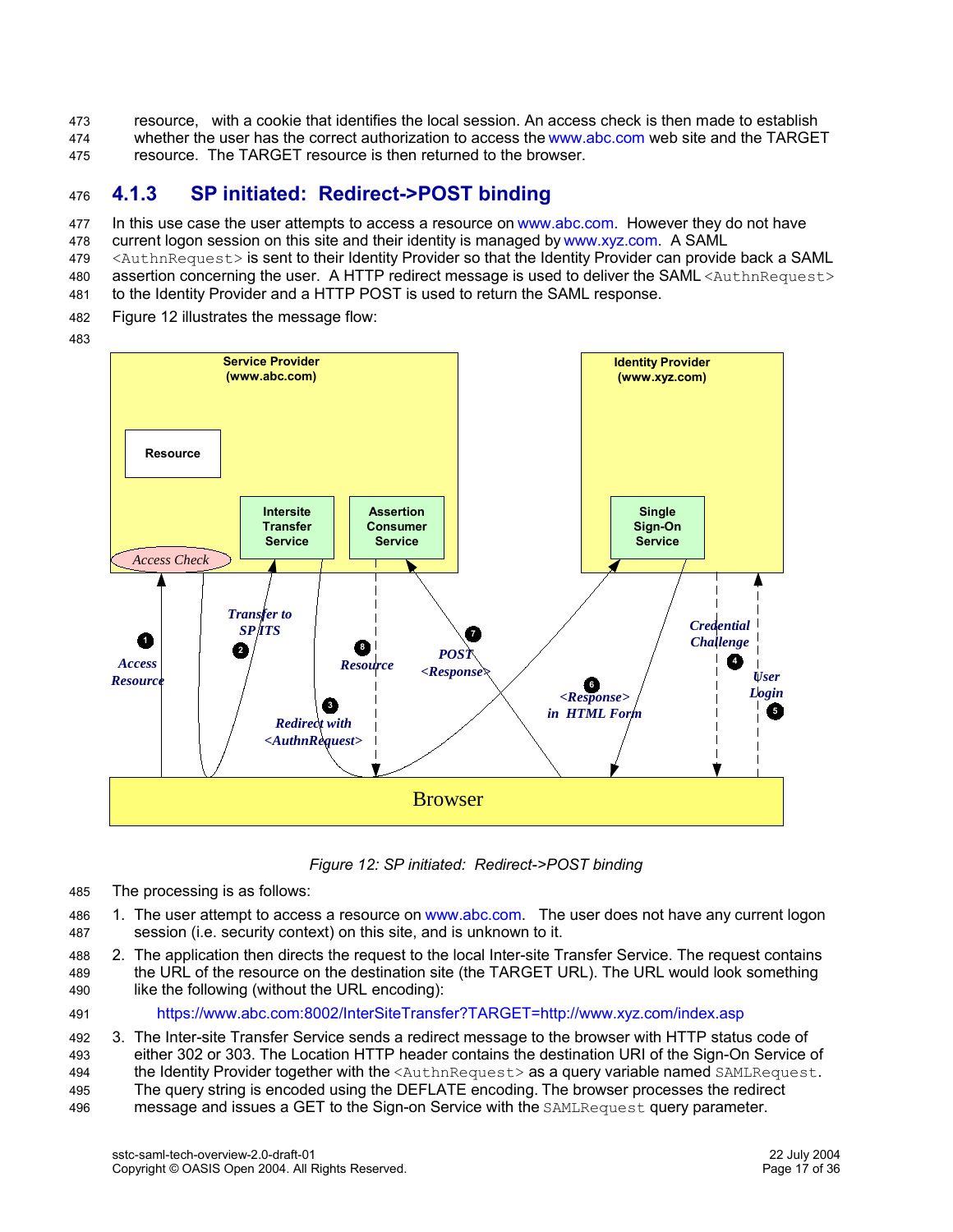- 4. The Sign-on Service determines whether the user has any current security context on the Identity Provider, or that the policy defines that authentication is required. If the user requires to be authenticated he will be challenged to provide valid credentials. 497 498 499
- 5. The user provides valid credentials and a security context is created for the user.  $500$
- 6. The Single Sign-On Service sends a HTML form back to the browser. The HTML FORM contains a SAML response, within which is a SAML assertion. The SAML specifications mandate that the response must be digitally signed. Typically the HTML FORM will contain an input or submit action that will result in a HTTP POST. 501 502 503 504
- 7. The browser, either due to a user action or via an "auto-submit", issues a HTTP POST containing the SAML response to be sent to the Service Provider's Assertion Consumer service. 505 506
- 8. The Service Provider's Assertion Consumer validates the digital signature on the SAML Response. If this validates correctly, it sends a HTTP redirect to the browser causing it to access the TARGET resource, with a cookie that identifies the local session. An access check is then made to establish whether the user has the correct authorization to access the www.abc.com web site and the TARGET resource. The TARGET resource is then returned to the browser. 507 508 509 510 511
- 512

#### **4.1.4 SP initiated: Artifact->POST binding** 513

In this use case the user attempts to access a resource on www.abc.com. However they do not have a current logon session on this site and their identity is managed by www.xyz.com. A SAML artifact is sent to the Identity Provider (using a HTTP redirect), which it uses to obtain a SAML <AuthRequest> from the Service Provider's SAML Responder. When the Identity Provider obtains the SAML <AuthRequest> it 514 515 516 517

provides back to the Service Provider the SAML response using the POST binding mechanism. 518

- Figure 13 illustrates the message flow: 519
- 520



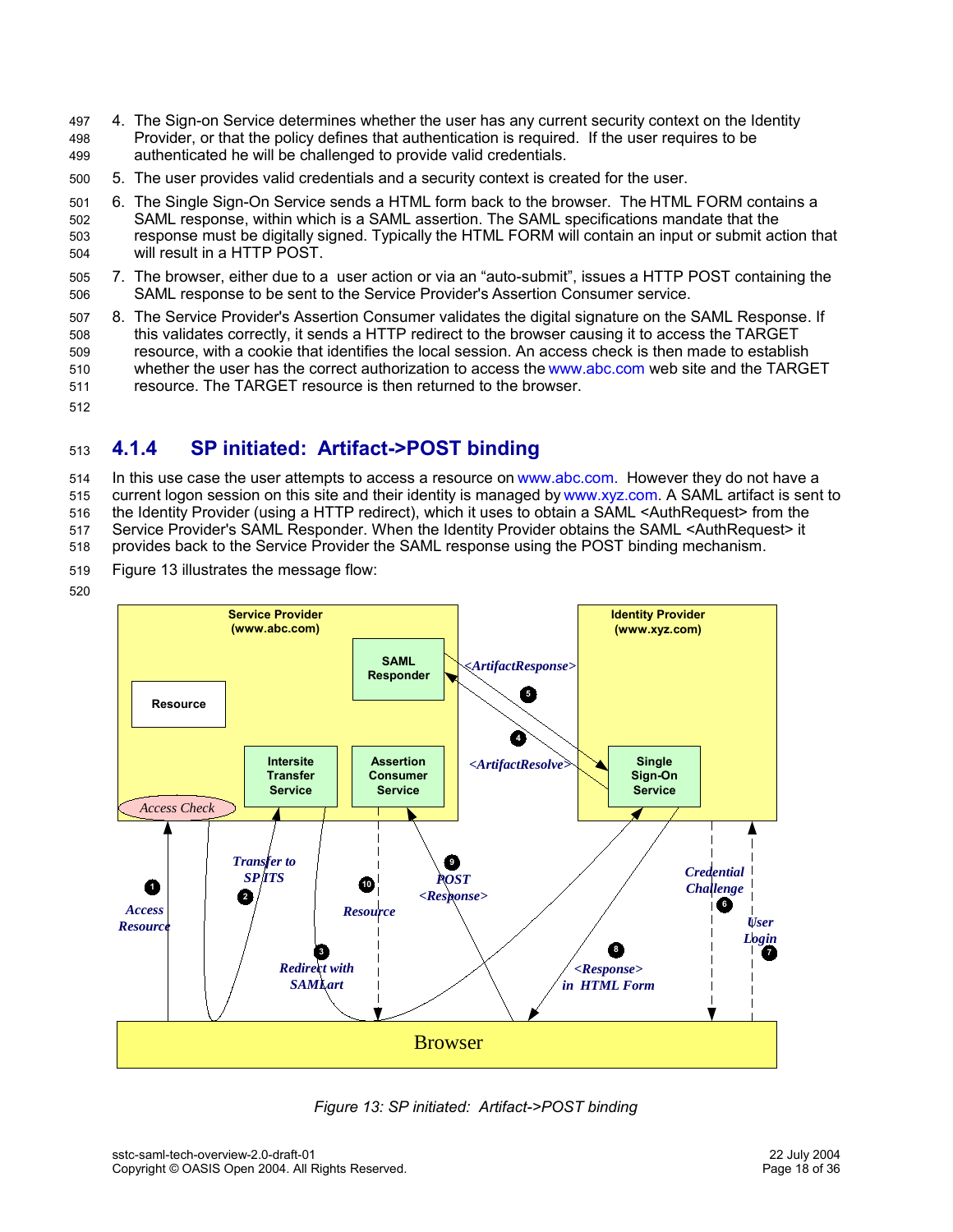- The processing is as follows: 522
- 1. The user attempt to access a resource on www.abc.com. The user does not have any current logon session (i.e. security context) on this site, and is unknown to it. 523 524
- 2. The application then directs the request to the local Inter-site Transfer Service. The request contains the URL of the resource on the destination site (the TARGET URL). The URL would look something like the following (without the URL encoding): 525 526 527
- https://www.abc.com:8002/InterSiteTransfer?TARGET=http://www.xyz.com/index.asp 528
- 3. The Inter-site Transfer Service generates the <AuthnRequest> while also creating an artifact. The artifact contains the source ID of the www.abc.com SAML responder together with a reference to the assertion (the AssertionHandle). The HTTP Artifact binding allows the choice of either HTTP redirection or a HTML form as the delivery mechanism to the Service Provider. The figure shows the use of the HTML form mechanism. The Inter-site Transfer Service sends a HTML form back to the browser. The HTML FORM contains the SAML artifact, the control name being SAMLart. Typically the HTML FORM will contain an input or submit action that will result in a HTTP POST. 529 530 531 532 533 534 535
- 4. On receiving the HTTP message, the Single Sign-On Service, extracts the source-ID from the SAML artifact. A mapping between source IDs and remote Responders will already have been established administratively. The Assertion Consumer will therefore know that it has to contact the www.abc.com SAML responder at the prescribed URL. It sends the SAML <ArtifactResolve> message to the Service Provider's SAML responder containing the artifact supplied by its Inter-site Transfer Service. 536 537 538 539 540
- 5. The SAML responder supplies back a SAML <ArtifactResponse> message containing the <Authn Request> previously generated. 541 542
- 6. The Sign-on Service determines whether the user, for which the <AuthnRequest> pertains, has any current security context on the Identity Provider, or that the policy defines that authentication is required. If the user requires to be authenticated he will be challenged to provide valid credentials. 543 544 545
- 7. The user provides valid credentials and a security context is created for the user. 546
- 8. The Single Sign-On Service sends a HTML form back to the browser. The HTML FORM contains a SAML response, within which is a SAML assertion. The SAML specifications mandate that the response must be digitally signed. Typically the HTML FORM will contain an input or submit action that will result in a HTTP POST. 547 548 549 550
- 9. The browser, either due to a user action or via an "auto-submit", issues a HTTP POST containing the SAML response to be sent to the Service Provider's Assertion Consumer service. 551 552
- 10.The Service Provider's Assertion Consumer validates the digital signature on the SAML Response. If this validates correctly, it sends a HTTP redirect to the browser causing it to access the TARGET resource, with a cookie that identifies the local session. An access check is then made to establish whether the user has the correct authorization to access the www.abc.com web site and the TARGET resource. The TARGET resource is then returned to the browser. 553 554 555 556 557
- 558

#### **4.1.5 SP initiated: POST->Artifact binding** 559

- In this use case the user attempts to access a resource on www.abc.com. However they do not have current logon session on this site and their identity is managed by www.xyz.com. A SAML 560 561
- <AuthnRequest> is sent to their Identity Provider so that the Identity Provider can provide back a SAML assertion concerning the user. A HTTP POST message is used to deliver the SAML <AuthRequest> to the Identity Provider. The response is in the form of a SAML Artifact. In this example the SAML Artifact is provided back within a HTTP POST message. The Service Provider uses the SAML artifact to obtain the 562 563 564 565
- SAML response (containing the SAML assertion) from the Identity Provider's SAML Responder. 566
- Figure 14 illustrates the message flow: 567
- 568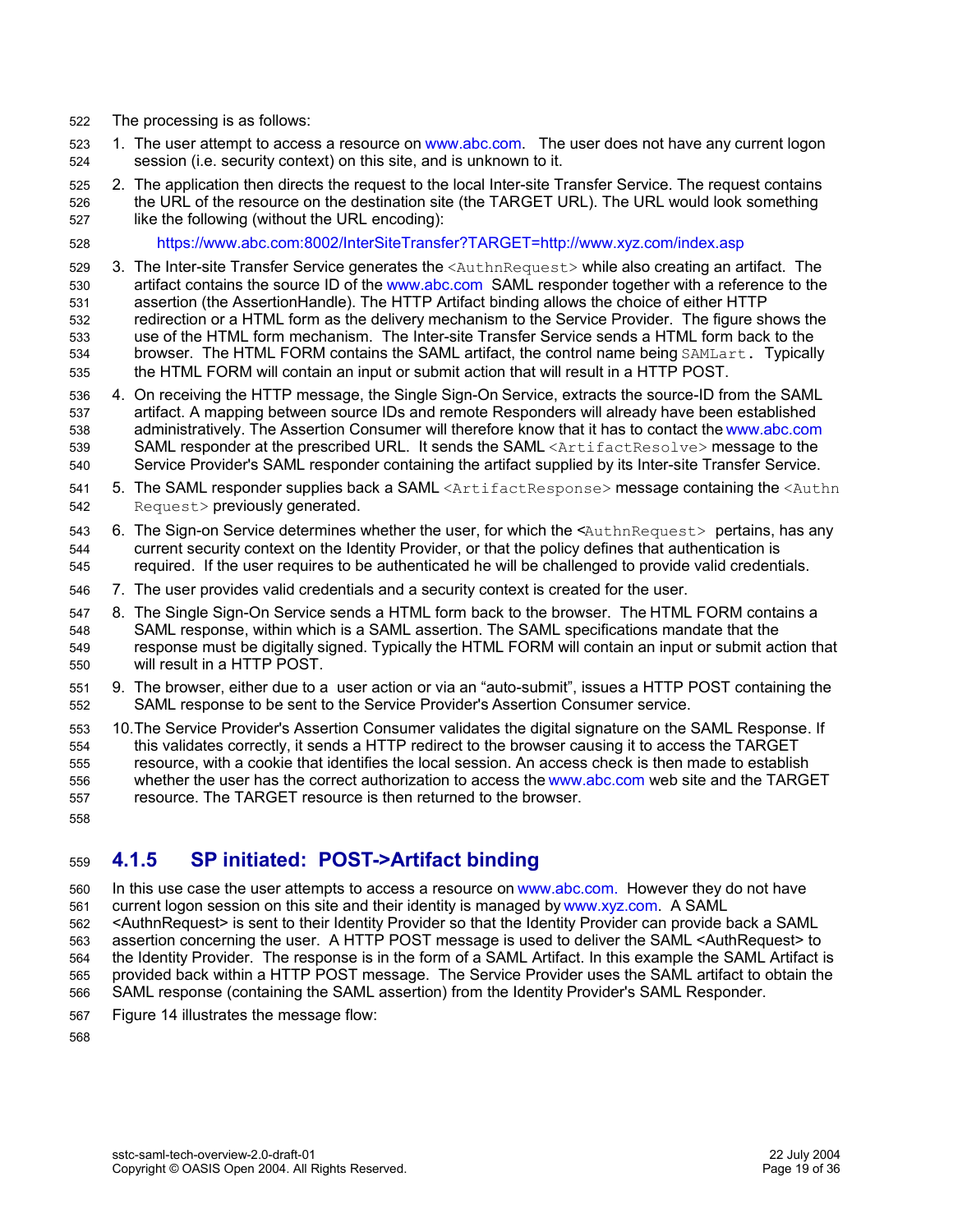

*Figure 14: SP initiated: POST->Artifact binding*

- The processing is as follows: 570
- 1. The user attempt to access a resource on www.abc.com. The user does not have any current logon session (i.e. security context) on this site, and is unknown to it. 571 572
- 2. The application then directs the request to the local Inter-site Transfer Service. The request contains the URL of the resource on the destination site (the TARGET URL). The URL would look something like the following (without the URL encoding): 573 574 575
- https://www.abc.com:8002/InterSiteTransfer?TARGET=http://www.xyz.com/index.asp 576
- 3. The Inter-site Transfer Service sends a HTML form back to the browser. The HTML FORM contains a SAML <AuthnRequest> defining the user for which authentication and authorization information is required. Typically the HTML FORM will contain an input or submit action that will result in a HTTP POST. 577 578 579 580
- 4. The browser, either due to a user action or via an "auto-submit", issues a HTTP POST containing the SAML <AuthnRequest> to the Identity Provider's Single Sign-On service. 581 582
- 5. If the user does not have any current security context on the Identity Provider, or the policy defines that authentication is required, they user will be challenged to provide valid credentials. 583 584
- 6. The user provides valid credentials and a security context is created for the user. 585
- 7. The Single Sign-On Service generates an assertion for the user while also creating an artifact. The artifact contains the source ID of the www.xyz.com SAML responder together with a reference to the assertion (the AssertionHandle). The HTTP Artifact binding allows the choice of either HTTP redirection or a HTML form as the delivery mechanism to the Service Provider. The figure shows the use of the HTML form mechanism. The Single Sign-On Service sends a HTML form back to the browser. The HTML FORM contains the SAML artifact, the control name being SAMLart. Typically the HTML FORM will contain an input or submit action that will result in a HTTP POST. 586 587 588 589 590 591 592
- 8. On receiving the HTTP message, the Assertion Consumer Service, extracts the source-ID from the SAML artifact. A mapping between source IDs and remote Responders will already have been 593 594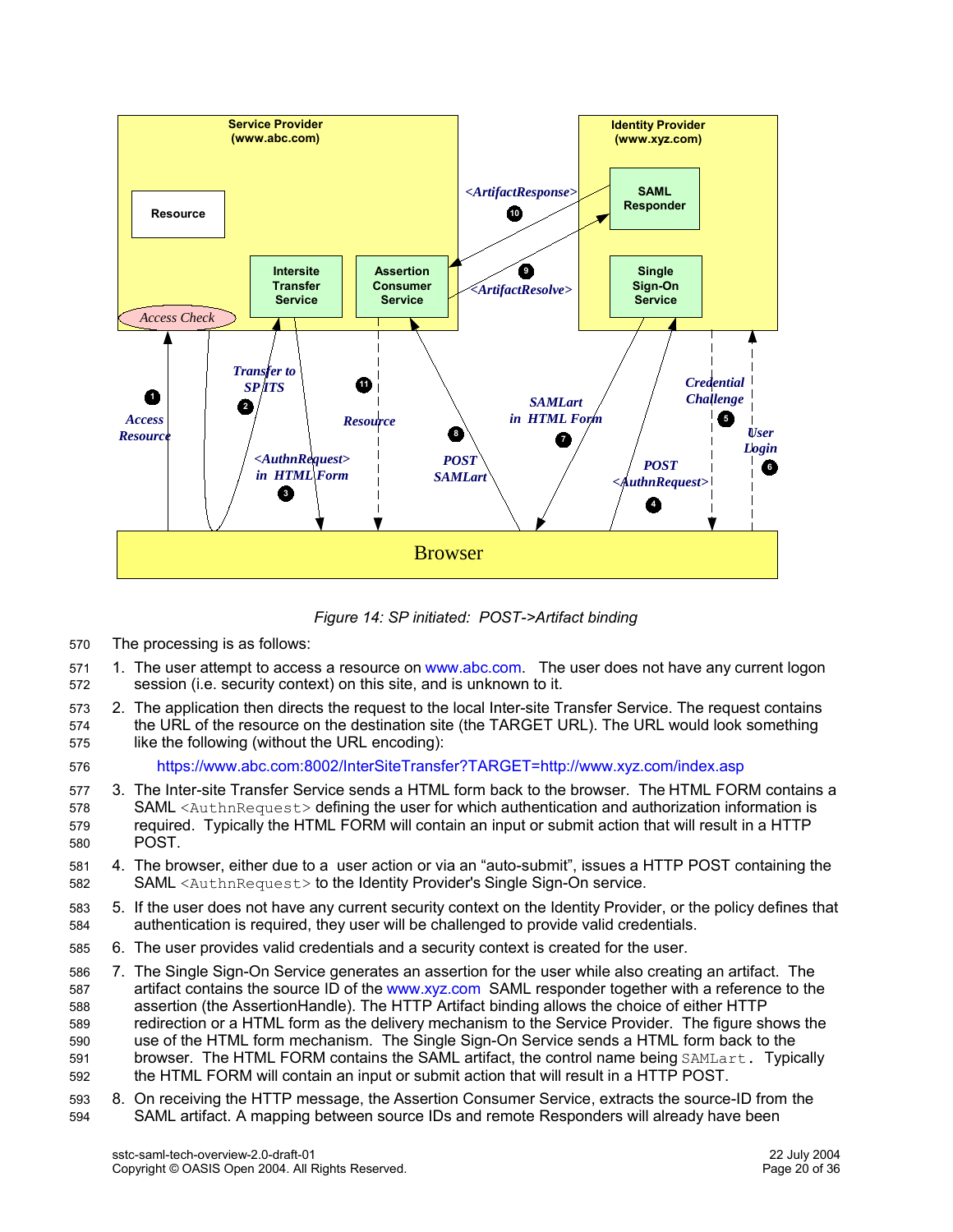- established administratively. The Assertion Consumer will therefore know that it has to contact the www.xyz.com SAML responder at the prescribed URL. 595 596
- 9. The www.abc.com Assertion Consumer will send a SAML <ArtifactResolve> message to the Identity Provider's SAML responder containing the artifact supplied by the Identity Provider. 597 598
- 10. The SAML responder supplies back a SAML <ArtifactResponse> message containing the assertion previously generated. In most implementations, if a valid assertion is received back, then a session on www.abc.com is established for the user (the relying party) at this point. 599 600 601
- 11.Typically the Assertion Consumer then sends a redirection message containing a cookie back to the browser. The cookie identifies the session. The browser then processes the redirect message and issues a HTTP GET to the TARGET resource on www.abc.com. The GET message contains the cookie supplied back by the Assertion Consumer . An access check is then back to established whether the user has the correct authorization to access the www.abc.com web site and the index.asp resource. 602 603 604 605 606 607
- 608

#### **4.1.6 SP initiated: Redirect->Artifact binding** 609

In this use case the user attempts to access a resource on www.abc.com. However they do not have 610

current logon session on this site and their identity is managed by www.xyz.com. A SAML 611

<AuthnRequest> is sent to their Identity Provider so that the Identity Provider can provide back a SAML 612

assertion concerning the user. A HTTP redirect message is used to deliver the SAML <AuthRequest> to 613

the Identity Provider. The response is in the form of a SAML Artifact. In this example the SAML Artifact is provided back within a HTTP POST message. The Service Provider uses the SAML artifact to obtain the 614 615

SAML response (containing the SAML assertion) from the Identity Provider's SAML Responder. 616

Figure 15 illustrates the message flow: 617



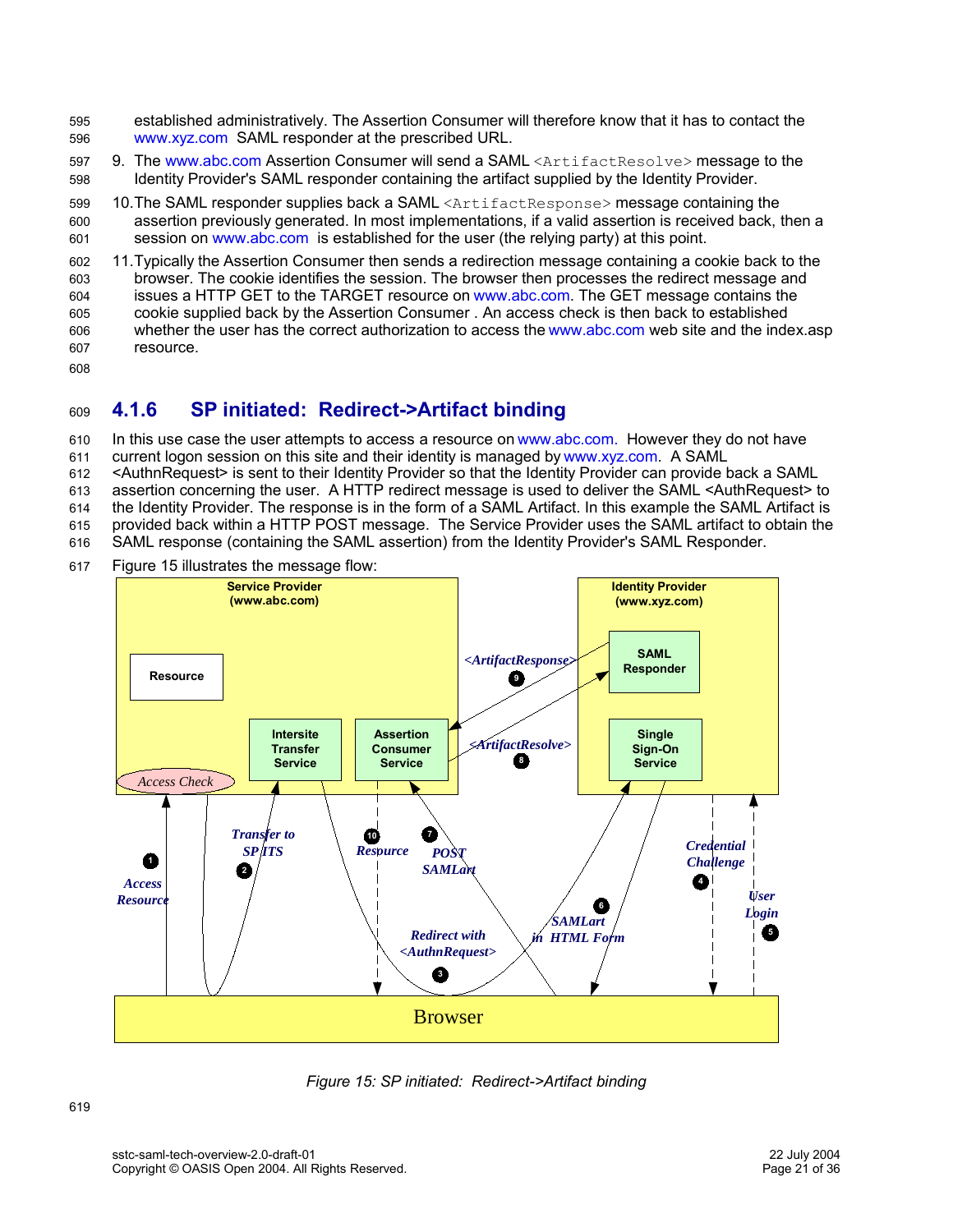- The processing is as follows: 620
- 1. The user attempt to access a resource on www.abc.com. The user does not have any current logon session (i.e. security context) on this site, and is unknown to it. 621 622
- 2. The application then directs the request to the local Inter-site Transfer Service. The request contains the URL of the resource on the destination site (the TARGET URL). The URL would look something like the following (without the URL encoding): 623 624 625
- https://www.abc.com:8002/InterSiteTransfer?TARGET=http://www.xyz.com/index.asp 626
- 3. The Inter-site Transfer Service sends a redirect message to the browser with HTTP status code of either 302 or 303. The Location HTTP header contains the destination URI of the Sign-On Service of the Identity Provider together with the <AuthnRequest> as a query variable named SAMLRequest. The query string is encoded using the DEFLATE encoding. The browser processes the redirect message and issues a GET to the Sign-on Service with the SAMLRequest query parameter. 627 628 629 630 631
- 4. The Sign-on Service determines whether the user has any current security context on the Identity Provider, or that the policy defines that authentication is required. If the user requires to be authenticated he will be challenged to provide valid credentials. 632 633 634
- 5. The user provides valid credentials and a security context is created for the user. 635
- 6. The Single Sign-On Service generates an assertion for the user while also creating an artifact. The artifact contains the source ID of the www.xyz.com SAML responder together with a reference to the assertion (the AssertionHandle). The HTTP Artifact binding allows the choice of either HTTP redirection or a HTML form as the delivery mechanism to the Service Provider. The figure shows the use of the HTML form mechanism. The Single Sign-On Service sends a HTML form back to the browser. The HTML FORM contains the SAML artifact, the control name being SAMLart. Typically the HTML FORM will contain an input or submit action that will result in a HTTP POST. 636 637 638 639 640 641 642
- 7. On receiving the HTTP message, the Assertion Consumer Service, extracts the source-ID from the SAML artifact. A mapping between source IDs and remote Responders will already have been established administratively. The Assertion Consumer will therefore know that it has to contact the www.xyz.com SAML responder at the prescribed URL. 643 644 645 646
- 8. The www.abc.com Assertion Consumer will send a SAML <ArtifactResolve> message to the Identity Provider's SAML responder containing the artifact supplied by the Identity Provider. 647 648
- 9. The SAML responder supplies back a SAML <ArtifactResponse> message containing the assertion previously generated. In most implementations, if a valid assertion is received back, then a session on www.abc.com is established for the user (the relying party) at this point. 649 650 651
- 10.Typically the Assertion Consumer then sends a redirection message containing a cookie back to the browser. The cookie identifies the session. The browser then processes the redirect message and issues a HTTP GET to the TARGET resource on www.abc.com. The GET message contains the cookie supplied back by the Assertion Consumer . An access check is then back to established whether the user has the correct authorization to access the www.abc.com web site and the index.asp resource. 652 653 654 655 656 657
- 658

#### **4.1.7 SP initiated: Artifact->Artifact binding** 659

In this use case the user attempts to access a resource on www.abc.com. However they do not have a current logon session on this site and their identity is managed by www.xyz.com. A SAML artifact is sent to the Identity Provider (using a HTTP redirect), which it uses to obtain a SAML <AuthnRequest> from the Service Provider's SAML Responder. When the Identity Provider obtains the SAML <AuthnRequest> it provides back to the Service Provider another SAML Artifact. In this example the SAML Artifact is provided back within a HTTP POST message. The Service Provider uses the SAML artifact to obtain the SAML response (containing the SAML assertion) from the Identity Provider's SAML Responder. 660 661 662 663 664 665 666 667

Figure 16 illustrates the message flow: 668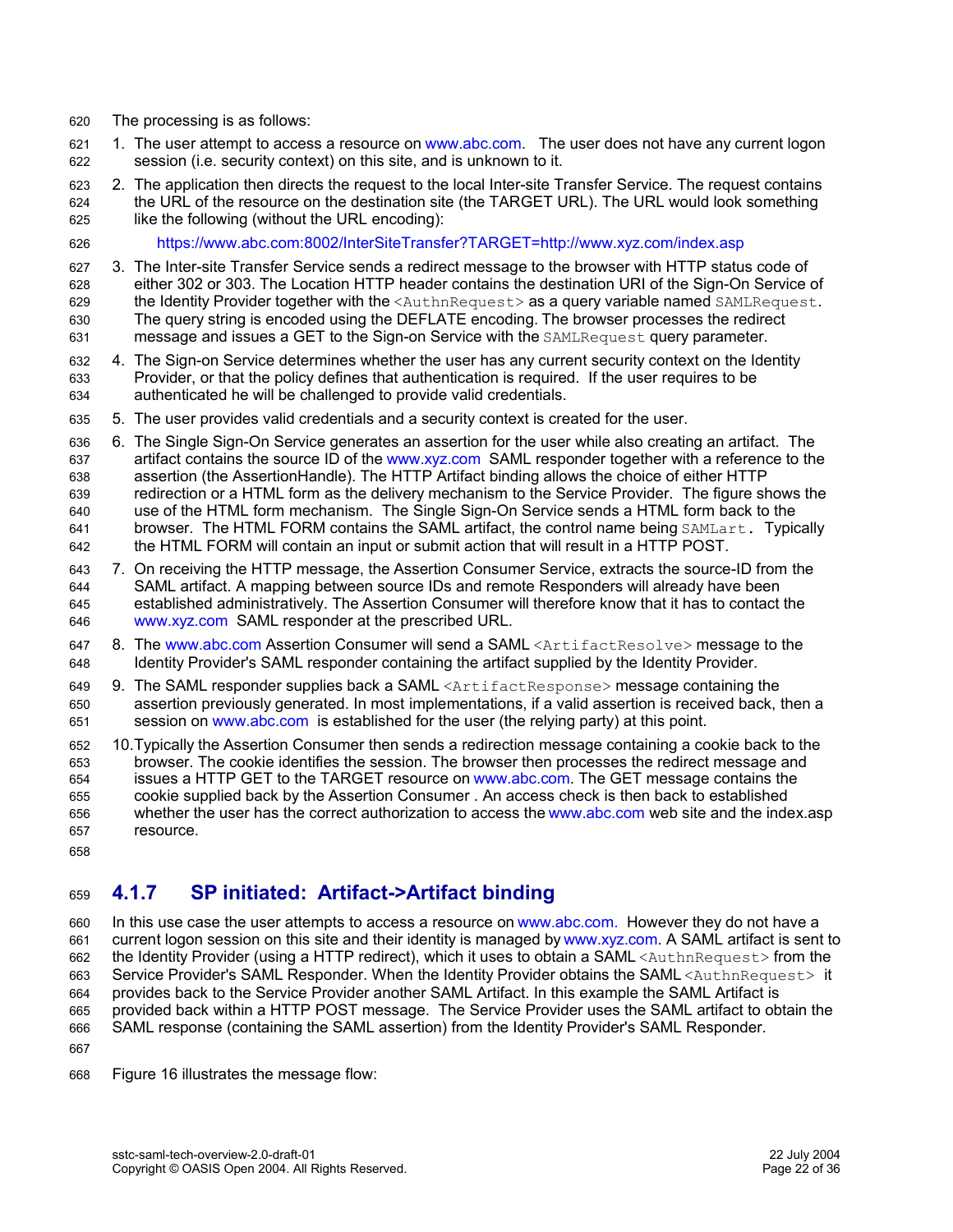

*Figure 16: SP initiated: Artifact->Artifact binding*

- The processing is as follows: 670
- 1. The user attempt to access a resource on www.abc.com. The user does not have any current logon session (i.e. security context) on this site, and is unknown to it. 671 672
- 2. The application then directs the request to the local Inter-site Transfer Service. The request contains the URL of the resource on the destination site (the TARGET URL). The URL would look something like the following (without the URL encoding): 673 674 675
- 676

https://www.abc.com:8002/InterSiteTransfer?TARGET=http://www.xyz.com/index.asp

- 3. The Inter-site Transfer Service generates the <AuthnRequest> while also creating an artifact. The artifact contains the source ID of the www.abc.com SAML responder together with a reference to the assertion (the AssertionHandle). The HTTP Artifact binding allows the choice of either HTTP redirection or a HTML form as the delivery mechanism to the Service Provider. The figure shows the use of the HTML form mechanism. The Inter-site Transfer Service sends a HTML form back to the browser. The HTML FORM contains the SAML artifact, the control name being SAMLart. Typically the HTML FORM will contain an input or submit action that will result in a HTTP POST. 677 678 679 680 681 682 683
- 4. On receiving the HTTP message, the Single Sign-On Service, extracts the source-ID from the SAML artifact. A mapping between source IDs and remote Responders will already have been established administratively. The Assertion Consumer will therefore know that it has to contact the www.abc.com SAML responder at the prescribed URL. It sends the SAML <ArtifactResolve> message to the Service Provider's SAML responder containing the artifact supplied by its Inter-site Transfer Service. 684 685 686 687 688
- 5. The SAML responder supplies back a SAML <ArtifactResponse> message containing the <Authn Request> previously generated.. 689 690
- 6. The Sign-on Service determines whether the user, for which the <AuthnRequest> pertains, has any current security context on the Identity Provider, or that the policy defines that authentication is required. If the user requires to be authenticated he will be challenged to provide valid credentials. 691 692 693
- 7. The user provides valid credentials and a security context is created for the user. 694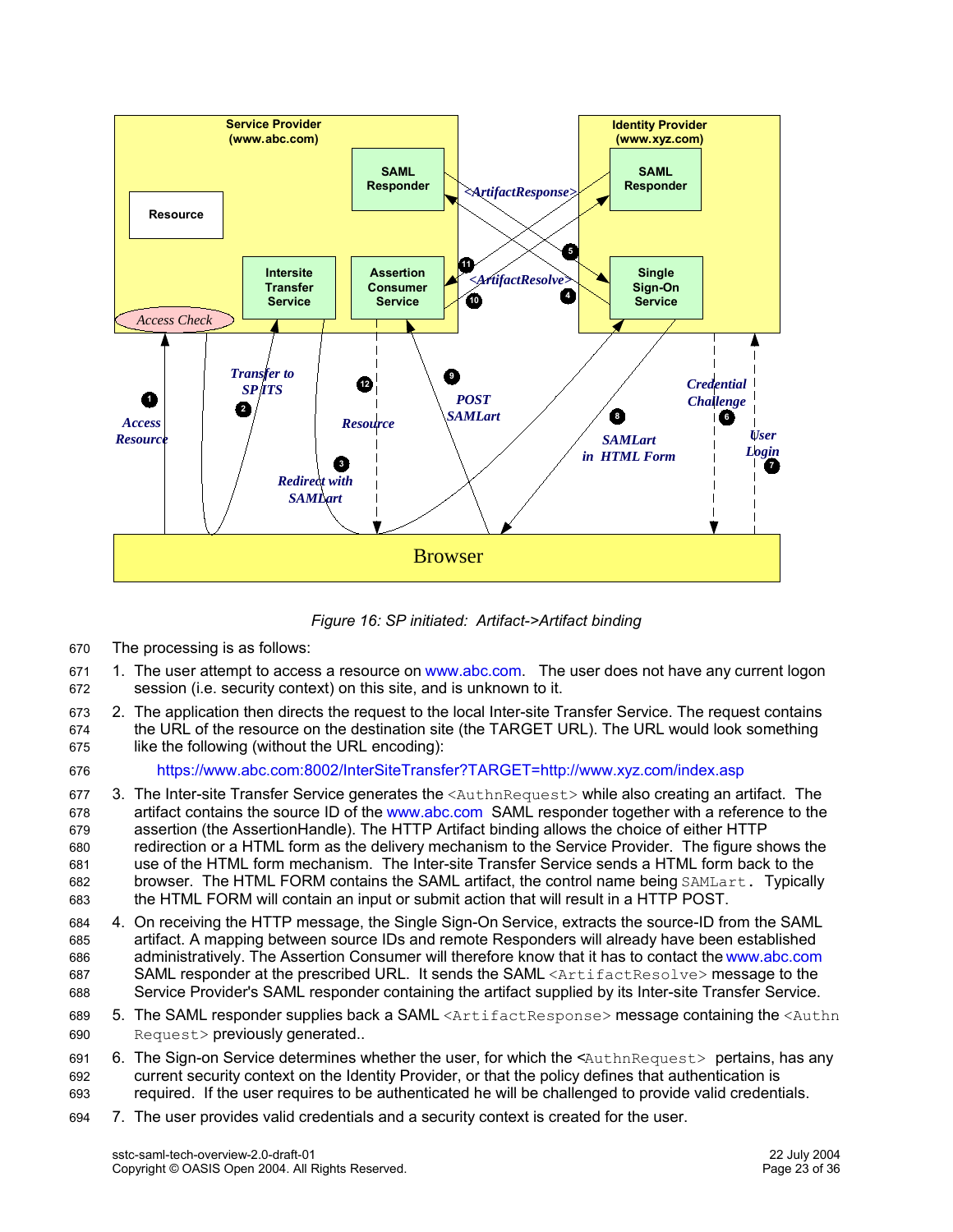- 8. The Single Sign-On Service generates an assertion for the user while also creating an artifact. The artifact contains the source ID of the www.xyz.com SAML responder together with a reference to the assertion (the AssertionHandle). The HTTP Artifact binding allows the choice of either HTTP redirection or a HTML form as the delivery mechanism to the Service Provider. The figure shows the use of the HTML form mechanism. The Single Sign-On Service sends a HTML form back to the browser. The HTML FORM contains the SAML artifact, the control name being SAMLart. Typically the HTML FORM will contain an input or submit action that will result in a HTTP POST. 695 696 697 698 699 700 701
- 9. On receiving the HTTP message, the Assertion Consumer Service, extracts the source-ID from the SAML artifact. A mapping between source IDs and remote Responders will already have been established administratively. The Assertion Consumer will therefore know that it has to contact the www.xyz.com SAML responder at the prescribed URL. 702 703 704 705
- 10. The www.abc.com Assertion Consumer will send a SAML <ArtifactResolve> message to the Identity Provider's SAML responder containing the artifact supplied by the Identity Provider. 706 707
- 11. The SAML responder supplies back a SAML <ArtifactResponse> message containing the assertion previously generated. In most implementations, if a valid assertion is received back, then a session on www.abc.com is established for the user (the relying party) at this point. 708 709 710
- 12.Typically the Assertion Consumer then sends a redirection message containing a cookie back to the browser. The cookie identifies the session. The browser then processes the redirect message and issues a HTTP GET to the TARGET resource on www.abc.com. The GET message contains the 711 712 713
- cookie supplied back by the Assertion Consumer . An access check is then back to established 714
- whether the user has the correct authorization to access the www.abc.com web site and the index.asp 715
- resource. 716

#### **4.1.8 IdP initiated: POST binding** 717

In this use case the user has a security context on the Identity Provider and wishes to access a resource on a remote server (www.abc.com). The SAML assertion is transported to the Service Provider using the 718

- POST binding. 719 720
- 721

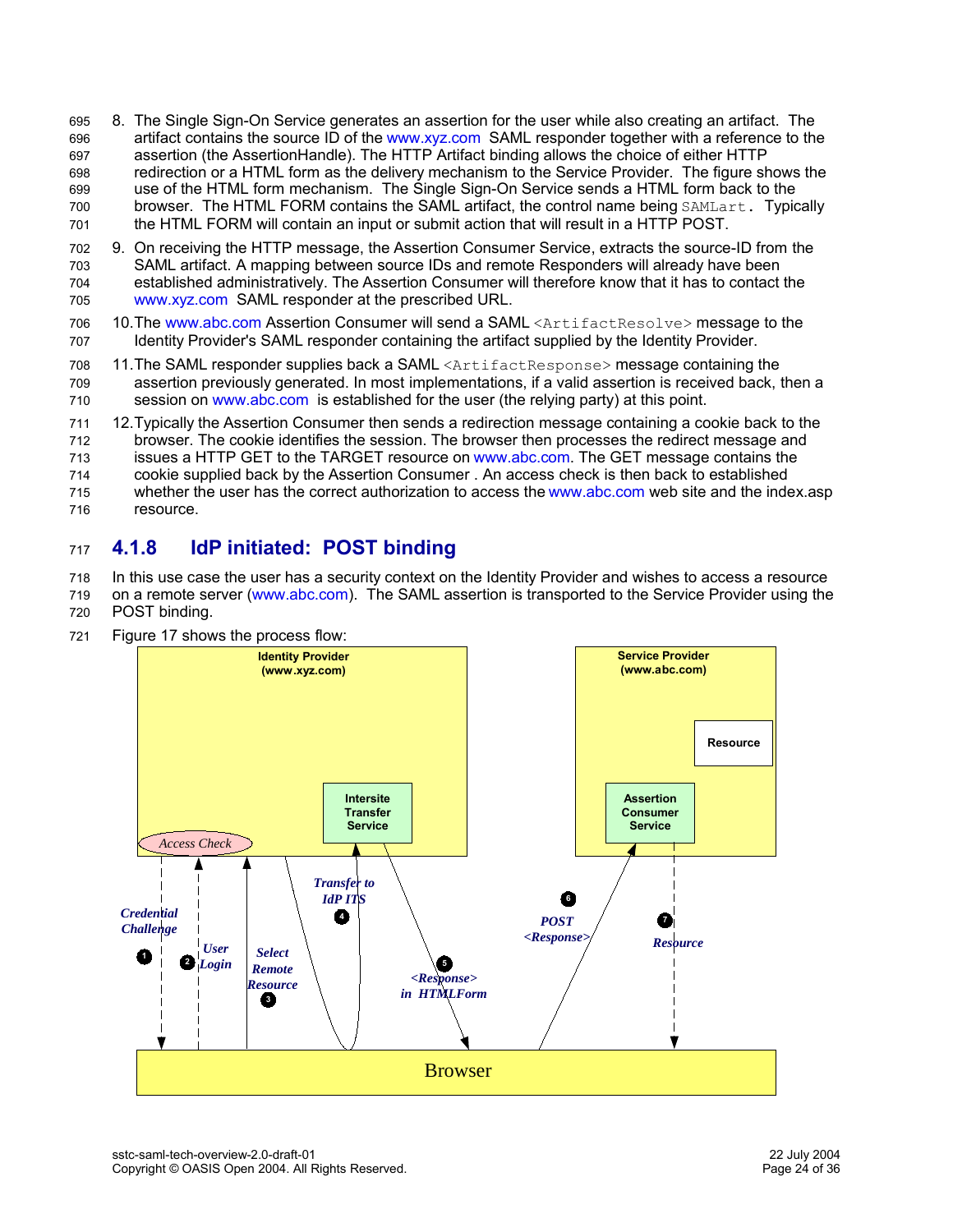## *Figure 17: IdP initiated: POST binding*

- The processing is as follows: 723
- 1. At some point the user will have been challenged to supply their credentials to the site www.xyz.com. 724
- 2. The user successfully provides their credentials and has a security context with the Identity Provider. 725
- 3. The user selects a menu option (or function) on the displayed screen that means the user wants to access a resource or application on another web site www.xyz.com. 726 727
- 4. The application then directs the request to the local Inter-site Transfer Service (in this example, hosted on the same web site). The request contains the URL of the resource on the destination site (the TARGET URL). The URL would look something like the following (without the URL encoding): 728 729 730
- https://www.xyz.com:8002/InterSiteTransfer?TARGET=http://www.abc.com/index.asp 731
- 5. The Inter-site Transfer Service sends a HTML form back to the browser. The HTML FORM contains a SAML response, within which is a SAML assertion. The SAML specifications mandate that the response must be digitally signed. Typically the HTML FORM will contain an input or submit action that will result in a HTTP POST. 732 733 734 735
- 6. The browser, either due to a user action or via an "auto-submit", issues a HTTP POST containing the SAML response to be sent to the Service provider' Assertion Consumer service. 736 737
- 7. The Service Provider's Assertion Consumer validates the digital signature on the SAML Response. If this validates correctly, it sends a HTTP redirect to the browser causing it to access the TARGET resource, withing with a cookie that identifies the local session. An access check is then made to 738 739 740

establish whether the user has the correct authorization to access the www.abc.com web site and the 741

TARGET resource. The TARGET resource is then returned to the browser. 742

#### **4.1.9 IdP initiated: Artifact binding** 743

In this use case the user has a security context on the Identity Provider and wishes to access a resource on a remote server (www.abc.com). An artifact is provided to the Service Provider, which its can use (that is "de-reference") to obtain the associated SAML response from the Identity Provider. 744 745 746

- 
- Figure 18 shows the process flow: 747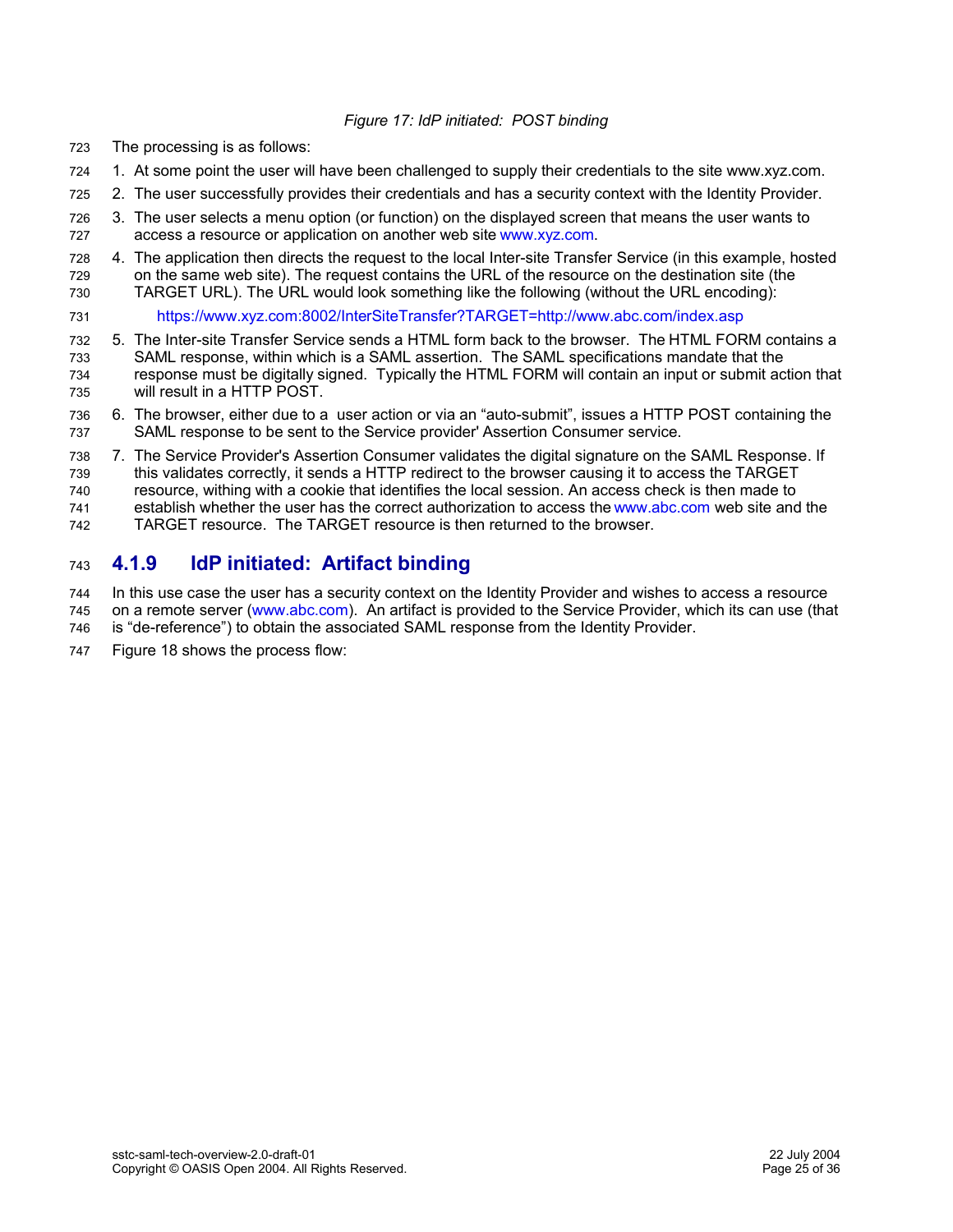

*Figure 18: IdP initiated: Artifact binding*

- The processing is as follows: 748
- 1. At some point the user will have been challenged to supply their credentials to the site www.xyz.com. 749
- 2. The user successfully provides their credentials and has a security context with the Identity Provider. 750
- 3. The user selects a menu option (or function) on the displayed screen that means the user wants to access a resource or application on a destination web site www.abc.com . 751 752
- 4. The application causes a HTTP request to be sent to the Identity Provider's Inter-site Transfer Service. The request contains the URL of the resource on the destination site. This is known as the TARGET URL. The URL would look something like the following (without the URL encoding): 753 754 755
- https://www.xyz.com:8002/InterSiteTransfer?TARGET=http://www.abc.com/index.asp 756
- 5. The Inter-site Transfer Service generates an assertion for the user while also creating an artifact. The artifact contains the source ID of the www.xyz.com SAML responder together with a reference to the assertion (the AssertionHandle). The HTTP Artifact binding allows the choice of either HTTP redirection or a HTML form as the delivery mechanism to the Service Provider. The figure shows the use of the HTML form mechanism. The Inter-site Transfer Service sends a HTML form back to the browser. The HTML FORM contains the SAML artifact, the control name being SAMLart. Typically the HTML FORM will contain an input or submit action that will result in a HTTP POST. 757 758 759 760 761 762 763
- 6. On receiving the HTTP message, the Assertion Consumer Service, extracts the source-ID from the SAML artifact. A mapping between source IDs and remote Responders will already have been established administratively. The Assertion Consumer will therefore know that it has to contact the www.xyz.com SAML responder at the prescribed URL. 764 765 766 767
- 7. The www.abc.com Assertion Consumer will send a SAML <ArtifactResolve> message to the Identity Provider's SAML responder containing the artifact supplied by its Inter-site Transfer Service. 768 769
- 8. The SAML responder supplies back a SAML <ArtifactResponse> message containing the assertion previously generated. In most implementations, if a valid assertion is received back, then a session on www.abc.com is established for the user (the relying party) at this point. 770 771 772
- 9. Typically the Assertion Consumer then sends a redirection message containing a cookie back to the 773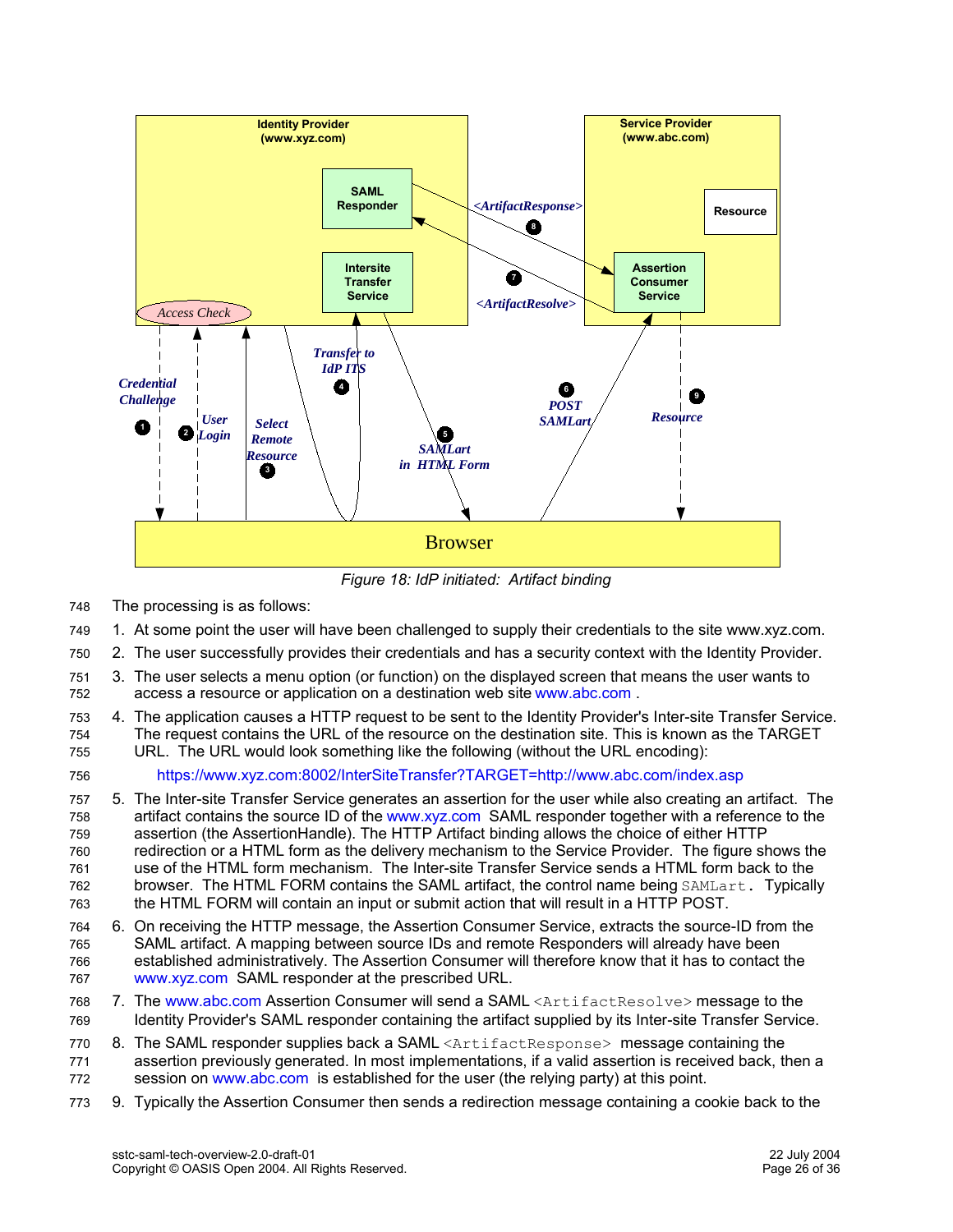browser. The cookie identifies the session. The browser then processes the redirect message and issues a HTTP GET to the TARGET resource on www.abc.com. The GET message contains the cookie supplied back by the Assertion Consumer . An access check is then back to established whether the user has the correct authorization to access the www.abc.com web site and the index.asp resource. 774 775 776 777 778

#### **4.2 ECP Profile** 779

#### **4.2.1 Introduction** 780

- The Enhanced Client and Proxy (ECP) Profile supports several use cases, in particular: 781
- Use of a proxy server, for example a WAP gateway in front of a mobile device which has limited functionality 782 783
- Clients where it is impossible to use redirects 784
- It is impossible for the Identity Provider and Service Provider to directly communicate (and hence the HTTP Artifact binding can not be used) 785 786
- The ECP profile defines a single binding PAOS (Reserve SOAP). The Profile uses SOAP headers and 787
- SOAP bodies to transport SAML <AuthnRequest> and SAML <Response> messages between the 788
- Service Provider and the Identity Provider. 789

#### **4.2.2 ECP Profile using PAOS binding** 790

Figure 19 shows the message flows between the ECP, Service Provider and Identity Provider. The ECP is shown as a single logical entity. 791 792





The processing is as follows: 793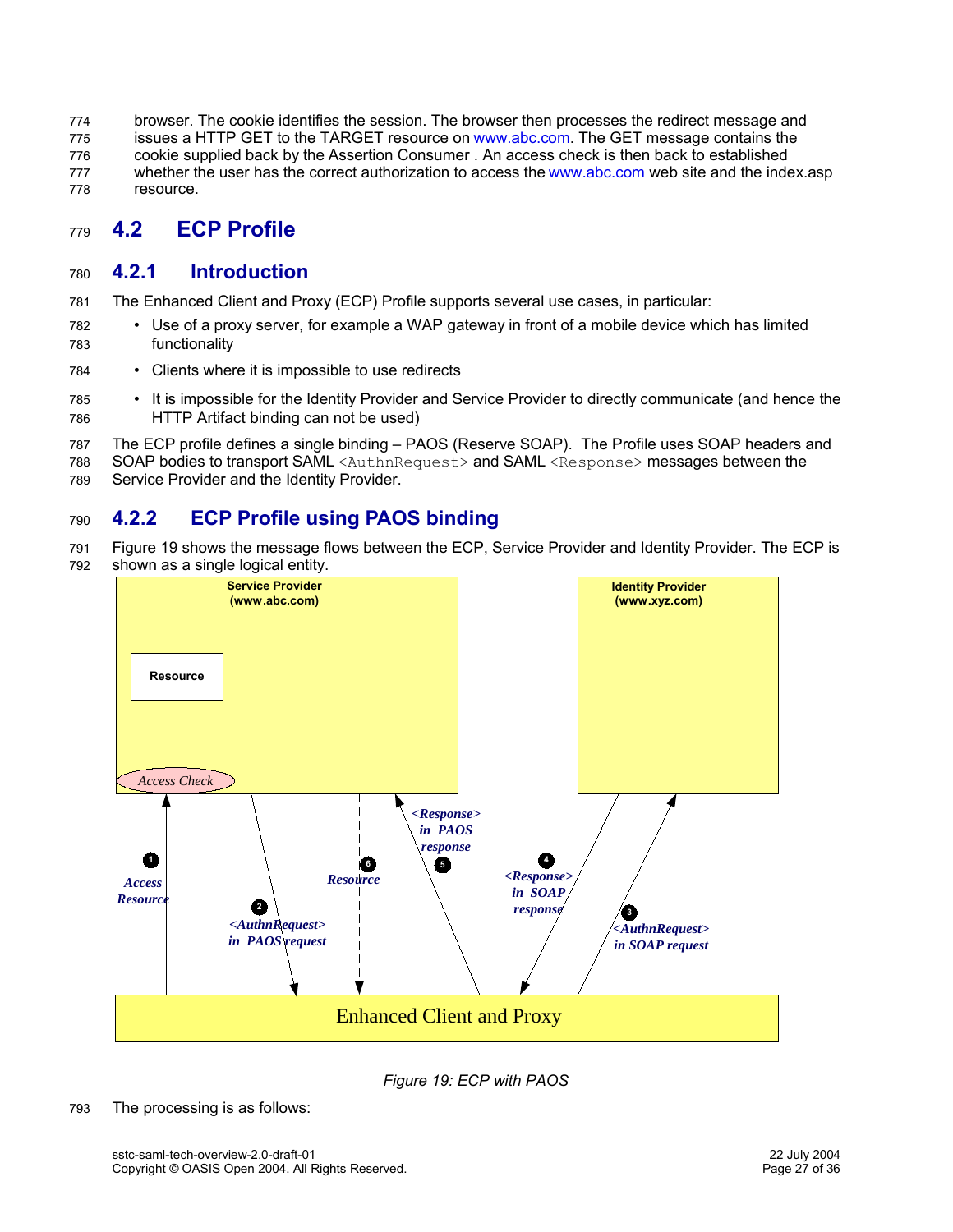- 1. The ECP wishes to gain access to a resource on the Service Provider (www.abc.com). The ECP will issue a HTTP request for the resource. The HTTP request contains a PAOS HTTP header defining that the ECP service is to be used. 794 795 796
- 2. Accessing the resource requires that the principal has a valid security context, and hence a SAML assertion needs to be supplied to the Service Provider. In the HTTP response to the ECP an <AuthnRequest> is carried within a SOAP body. Additional information, using the PAOS binding, is provided back to the ECP 797 798 799 800
- 3. After some processing in the ECP the <AuthnRequest> is sent to the appropriate Identity Provider using the SAML SOAP binding. 801 802
- 4. The Identity Provider validates the <AuthnRequest> and sends back to the ECP a SAML <Response>, again using the SAML SOAP binding. 803 804
- 5. The ECP extracts the <Response> and forwards it to the Service Provider as a PAOS response. 805
- 6. The Service Provider sends to the ECP a HTTP response containing the resource originally requested. 806

#### **4.3 Kerberos** 807

TBD - TIM ALSOP 808

#### **4.4 Federation** 809

PROVIDE DETAILS OF A FEW FEDERATION SCENARIOS/PROFILES – JOHN HUGHES 810

#### **4.4.1 Introduction** 811

- This section provides details of a number of use cases when identities are federated. The following use cases are described in the following sections: 812 813
- **Federation during <AuthnRequest>:** an Identity Provider federates the Identity Provider's Principal with the Principal's identity at the Service Provider. 814 815
- *Federation Termination:* termination of a Federation 816
- *Accounting Linking:* mapping between two existing accounts on service Providers via an Identity Provider. 817 818

#### *4.4.2 Federation during <AuthnRequest>* 819

TBD – John Hughes 820

#### *4.4.3 Federation Termination* 821

TBD – John Hughes 822

#### *4.4.4 Accounting Linking* 823

TBD – John Hughes 824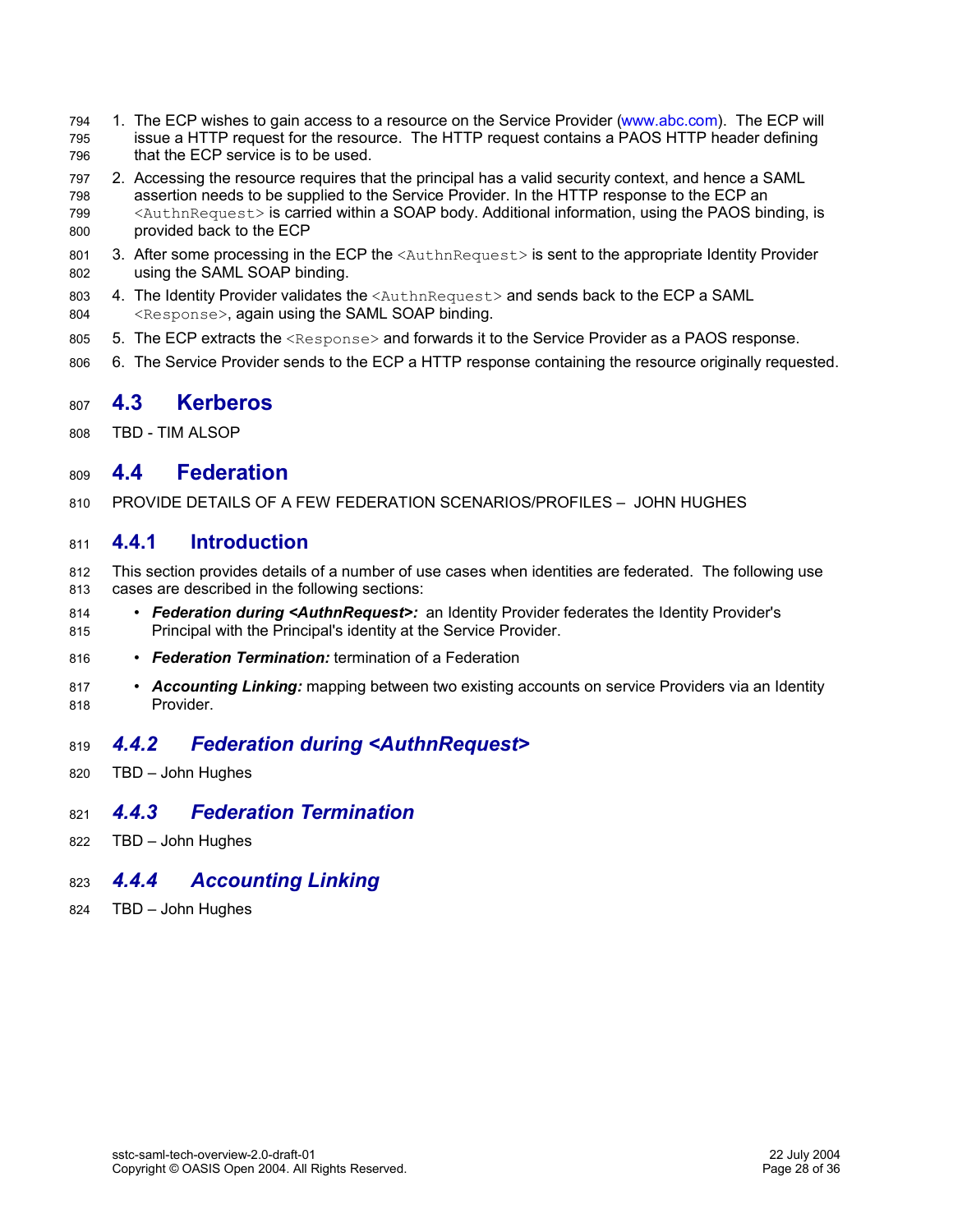## **5 Documentation roadmap** 825

- 826
- **Security Assertion Markup Language (SAML) 2.0 Executive Overview**. (sstc-saml-execoverview-2.0). Provides a senior executive 827 828
- **Security Assertion Markup Language (SAML) 2.0 Technical Overview**. (sstc-saml-techoverview-2.0) This document 829 830
- **Assertions and Protocol for the OASIS Security Assertions Markup Language (SAML) V2.0** (sstc-saml-core-2.0). Defines the syntax and semantics for XML-encoded assertions about authentication, attributes and authorization, and for the protocol that conveys this information. 831 832 833
- **Security and Privacy Considerations for the OASIS Security Assertions Markup Language (SAML) V2.0** (sstc-saml-sec-consider-2.0). Describes and analyzes the security and privacy properties of SAML 834 835 836
- sstc-saml-impl-quidelines-2.0 837
- **Bindings for the OASIS Security Assertions Markup Language (SAML) V2.0 (**sstc-samlbindings-2.0). Defines protocol bindings for the use of SAML assertions and request-response messages in communications protocols and frameworks. 838 839 840
- **Profiles for the OASIS Security Assertions Markup Language (SAML) V2.0 (**sstc-saml-profiles-2.0). Defines how the assertions, protocols and bindings combine to define specific profiles. 841 842
- **Conformance Program Specification for the OASIS Security Assertions Markup Language (SAML) V2.0** (sstc-saml-conform-2.0). Describes the program and technical requirements for SAML conformance. 843 844 845
- **Metadata for the OASIS Security Assertions Markup Language (SAML) V2.0** (sstc-samlmetadata-2.0). Describes metadata format to enable configuration data to be shared in a standardized format. 846 847 848
- **Glossary for the OASIS Security Assertions Markup Language (SAML) V2.0** (sstc-samlglossary-2.0). Defines terms used throughout the OASIS Security Assertion Markup Language (SAML) specifications. 849 850 851
- **Authentication Context for the OASIS Security Assertions Markup Language (SAML) V2.0** (sstc-saml-authn-context—2.0). Defines a syntax for the definition of authentication context declarations. 852 853 854
- sstc-saml-schema-assertion-2.0 855
- sstc-saml-schema-protocol-2.0 856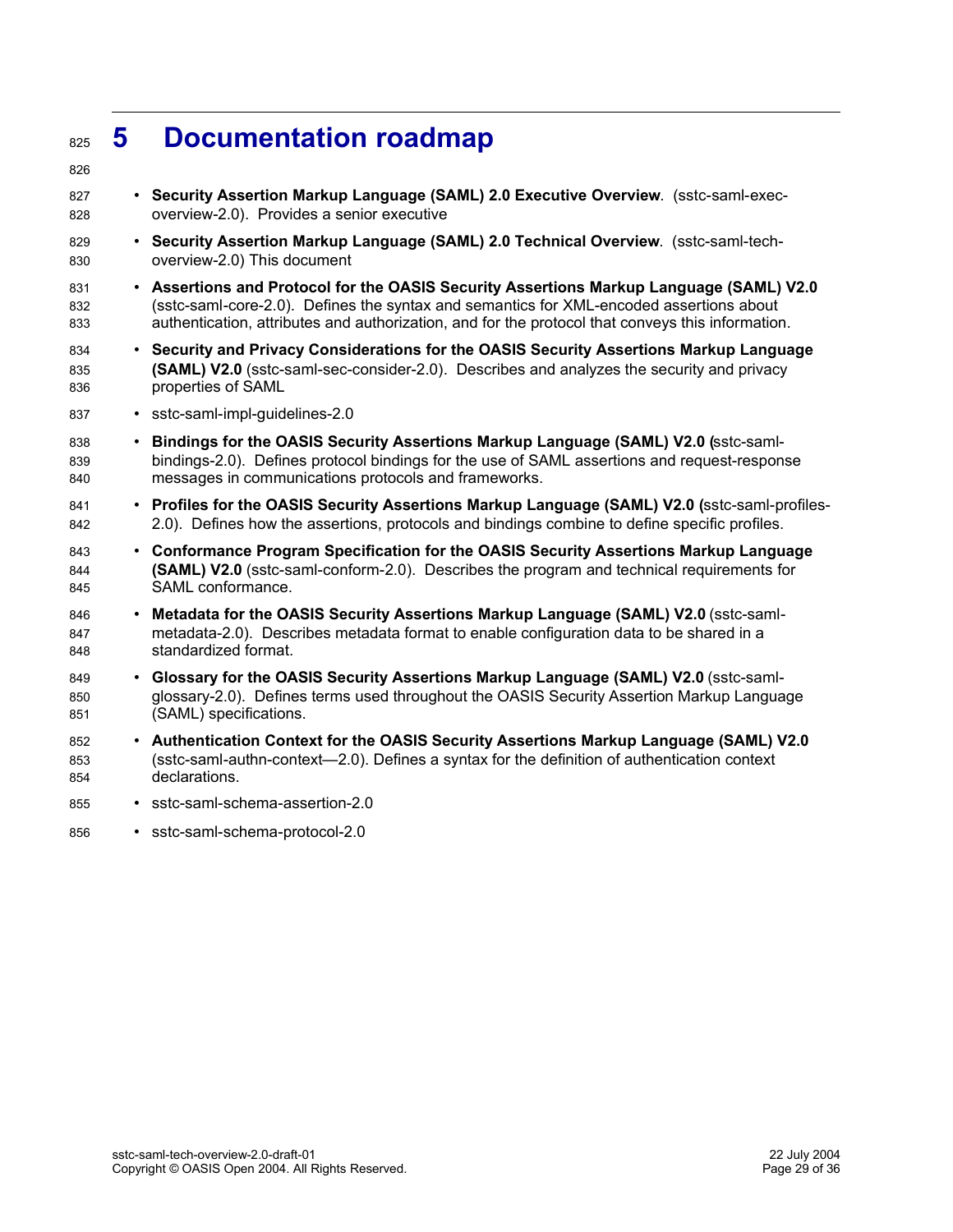## **6 Comparison Between SAML 2.0 and SAML 1.1** 857

- Note that this appendix contains information that is known to be out of date; it only covers differences through about core-10 in most cases. To be updated soon with other differences. 858 859
- SAML constitutes a large-scale realization of features derived from the Liberty Alliance Identity Federation Framework (ID-FF) V1.2 specifications that were contributed to the SSTC in 2003, along with other requested features, improvements, and streamlining. 860 861 862

The on-the-wire representations of SAML V2.0 assertions and messages is incompatible with SAML V1.x processors. As is explained in the SAML assertions and protocols specification [SAMLCore], only new major versions of SAML (of which this is one) typically cause this sort of incompatibility. However, most such incompatibility is syntactic in nature; the expressiveness of SAML has increased rather than markedly changed. 863 864 865 866 867

The differences are described in the sections below. Note that these descriptions may not be complete; for a full accounting of precise differences to SAML V1.1 specification text, see [some change-bar version of specs that doesn't exist yet]. 868 869 870

#### **6.1 Differences in the Organization of the Specifications** 871

- The assertion and procotol ("core") specification is now referred to as Assertion*s* and Protocol*s*, because it now defines a set of protocols. 872 873
- Processing rules are now clearly called out in each protocol. 874
- Bibliographic references have been divided into normative and non-normative categories. 875
- The single bindings and profiles specification has been split into two documents, one for bindings and one for profiles, and the latter now includes "attribute profiles". 876 877
- There is a new authentication context specification and several accompanying schemas. 878
- There is a new metadata specification and an accompanying schema. 879

#### **6.2 Versioning Differences** 880

- The SAML assertions namespace (known by its convention prefix  $sam1$ :) and protocols namespace (known by its conventional prefix  $\text{samlp:)}$  namespaces now contain the string "2.0" in recognition of this new major version of SAML. 881 882 883
- The MajorVersion and MinorVersion attributes that appear on various elements now need to contain the string values "2" and "0", respectively in recognization of this new major version of SAML. 884 885 886
- A series of changes planned during SAML the V1.x design cycles have been made: 887
- The deprecated <AuthorityBinding> element has been removed. 888
- The deprecated <RespondWith> element has been removed. 889
- The deprecated name identifier and artifact URI-based identifiers have been removed. 890
- URI references are now required to be absolute. 891
- The description of appearance of the <status> element in SOAP messages has been improved. 892 893

#### **6.3 Subject and Subject Confirmation Differences** 894

- The <SubjectStatement> element and its type have been removed. 895
- The  $\langle \text{Subject}\rangle$  element has been moved up to appear on the  $\langle \text{Association}\rangle$  element, where the subject so specified applies to all inner statements. (The <Subject> element is optional for 896 897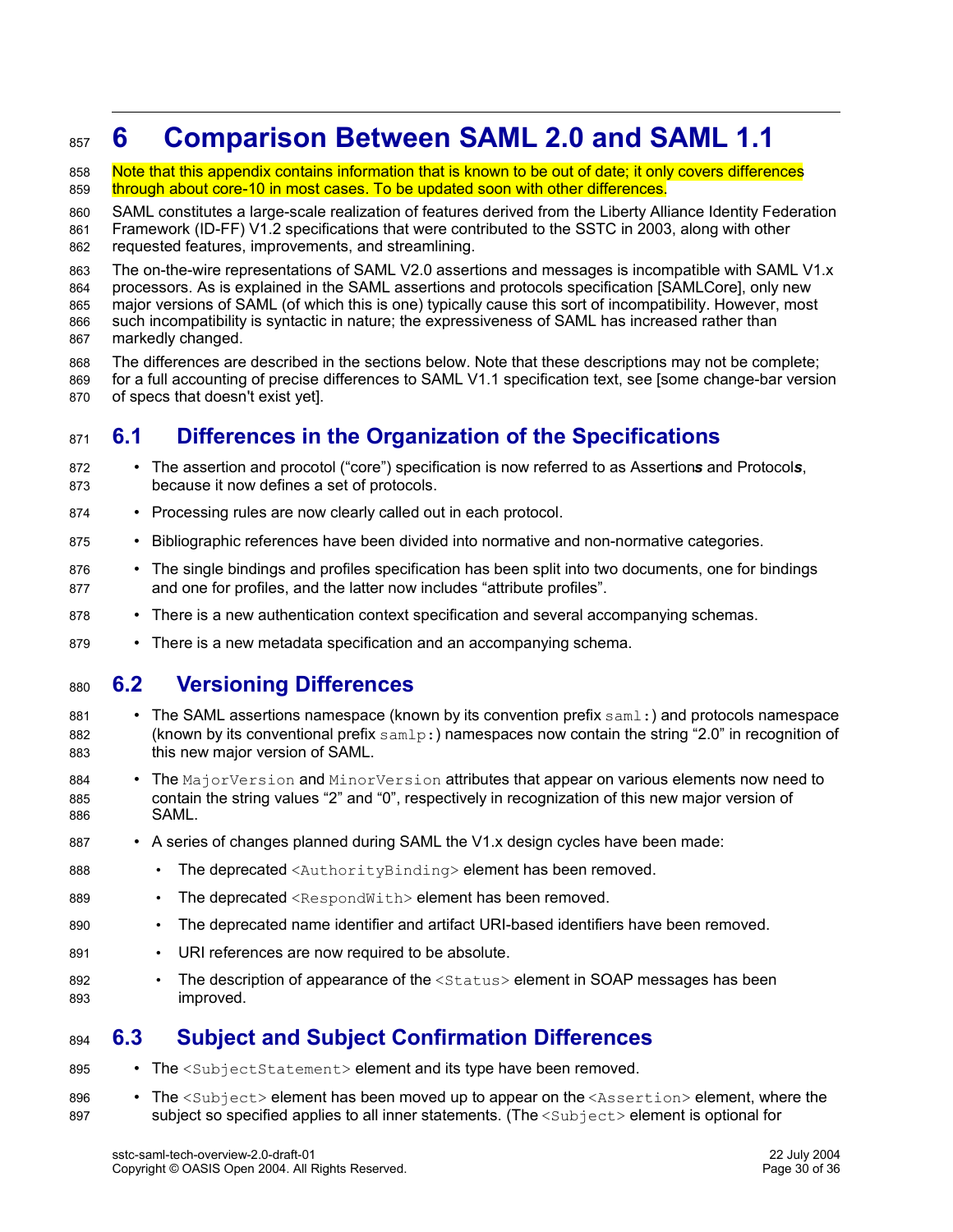- extensibility reasons, but is required for all SAML-specified statement types.) 898
- The <ConfirmationMethod> element is now non-repeatable (it is still required for one to appear inside its parent). 899 900
- The <ds:KeyInfo> element is now allowed only inside <SubjectConfirmationData>. 901

#### **6.4 Encryption-Related Differences** 902

- The XML Encryption schema has been imported into the assertions [also protocols?] schema. 903
- The name identifier structure, the attribute structure, and the assertion structure have all been refactored to allow encryption. 904 905

#### **6.5 Attribute-Related Differences** 906

- The AttributeNamespace field has been removed in favor of NameFormat, and two new URIbased identifiers of attribute name format types have been defined for use in this field. This field can be left blank, as a default has been defined. 907 908 909
- The name of the AttributeName field has been changed to just Name. **910**
- Arbitrary XML attributes can now appear on the <Attribute> and <AttributeDesignator> elements without a supporting extension schema. 911 912
- Clearer instructions have been provided for how to represent null and multi-valued attributes. 913

#### **6.6 Differences in the Request-Response Mechanism** 914

- The request datatype hierarchy has been reorganized; all queries are now kinds of requests, not inside requests, and the plain  $\langle$ Query> has been removed. 915 916
- Consent,  $\mathsf{and} \leq \mathsf{Extensions} >$  constructs have been added to all requests. 917
- The Issuer field is now an element and is based on the same datatype that underlies name identifiers, for more unified treatment. 918 919
- The response type hierarchy has been reorganized; most response elements in the various protocols are simply of **StatusResponseType**. 920 921
- New status codes have been added to reflect possible statuses when using the new protocols. 922

#### **6.7 Differences in the Protocols for Retrieving Assertions** 923

- Instead of the <AssertionIDReference> in <Request>, the <AssertionIDRequest> element is now used to get an assertion by means of its ID. 924 925
- Instead of the <AssertionArtifact> element to retrieve assertions in a response message, now a special <ArtifactResolve> protocol is used to get SAML protocol messages by means of an artifact. All types of protocol messages can theoretically be retrieved in this fashion, but in practice only some kinds will appear in profiles. 926 927 928 929
- There is a new <AssertionURIReference> element to go with a new HTTP-based retrieval binding. 930 931

#### **6.8 Session-Related Differences** 932

- A SessionIndex attribute has been added to the <Statement> and <SubjectOuery> elements. Thus, this index is available on all statements, not just <AuthenticationStatement>. 933 934
- There is a new single logout protocol for near-simultaneous logout from multiple related sessions. 935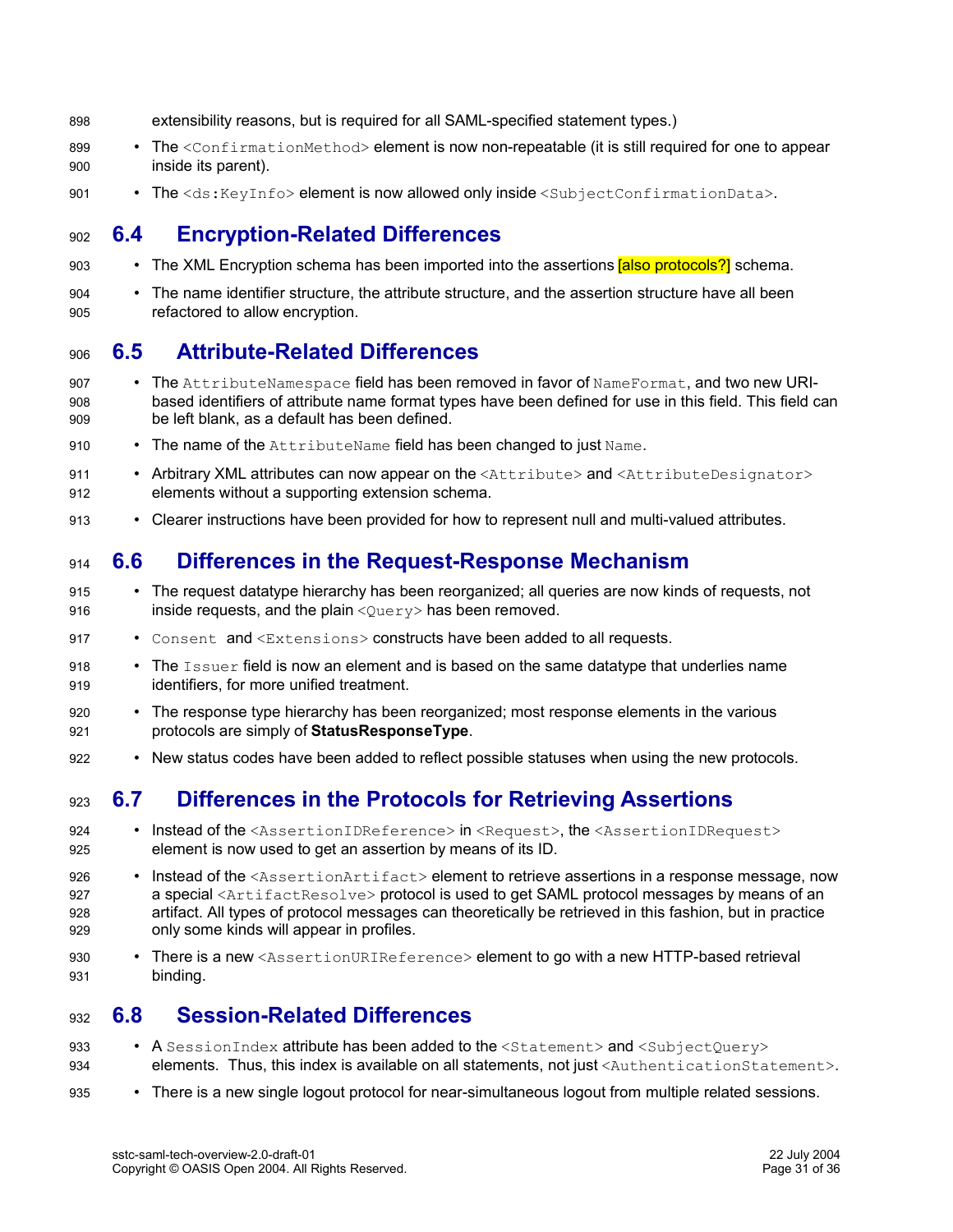#### **6.9 Federation-Related Differences** 936

- There is a new protocol for requesting that authentication be performed and a new assertion with an authentication statement returned. As part of this, the policy for the desired form of name identifier can be specified. 937 938 939
- In such an assertion, it is now possible to specify many more details about the authentication that was performed using the new authentication context schemas; the old AuthenticationMethod field has been removed. 940 **041** 942
- There is a new federated name management (registration and deregistration) protocol. 943
- There is a new name identifier mapping protocol. **944**

#### **6.10 Differences in Bindings and Profiles** 945

- A lot of profile detail has been refactored out to become new, more generic bindings; the profiles are much thinner. For example, there's now an HTTP redirect/POST binding. 946 947
- There is a new HTTP-based binding added for retrieval of assertions by means of URIs. 948
- A PAOS (reverse SOAP) binding has been added. 949
- An enhanced client profile has been added. 950
- The two original browser profiles (browser/artifact and browser/POST) have become a single web SSO profile. 951 952
- A set of mechanisms for relaying state have been added to most of the bindings. 953

#### **6.11 Other Differences** 954

- XSD element substitution has been blocked. 955
- The <ds: Signature> that allows for the digital signing of assertions and messages has been positioned earlier in the respective content models. 956 957
- The usage of  $\langle ds: KeyInfo \rangle$  has been clarified to more clearly allow for impersonation. 958
- The authorization decision feature (statement and query) has been frozen; if more functionality is desired, it is suggested that XACML [XACML] be used. 959 960
- A <ProxyRestriction> element and other conditions has been added. 961

TBS: validity period semantics and syntax extended, element and attribute name changes, terminology, wildcarding changes, removal of QNames in content, etc. 962 963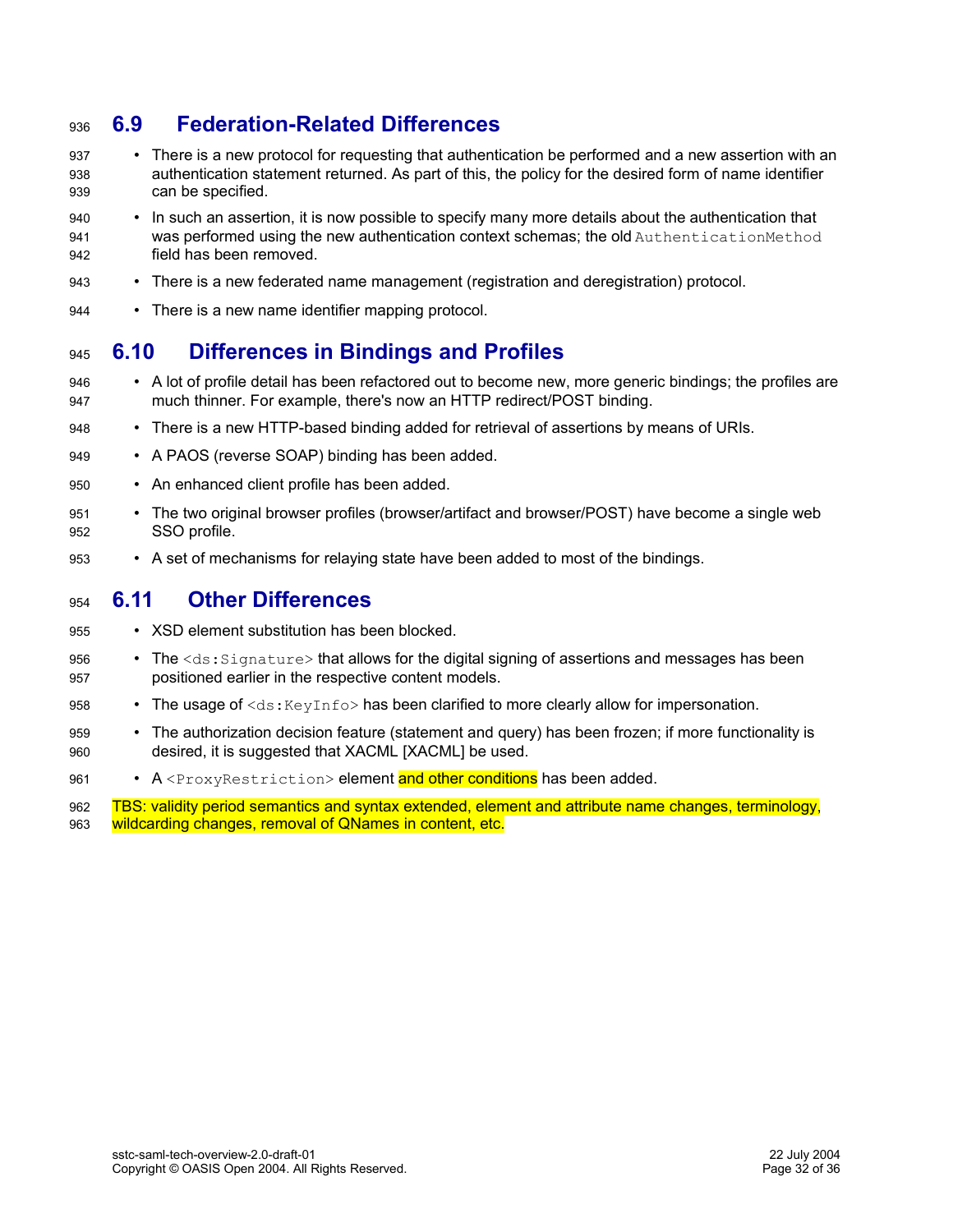## **References**

| 965               |                 |                                                                                                                                   |
|-------------------|-----------------|-----------------------------------------------------------------------------------------------------------------------------------|
| 966<br>967<br>968 | [SAML-ASSERT]   | Assertions and Protocols for the OASIS Security Assertions Markup Language<br>(SAML) V2.0 (sstc-saml-core-2.0).                   |
| 969<br>970<br>971 | [SAML-BIND]     | Binding for the OASIS Security Assertions Markup Language (SAML) V2.0 (sstc-<br>saml-bindings-2.0).                               |
| 972<br>973<br>974 | [SAML-PROF]     | Profiles for the OASIS Security Assertions Markup Language (SAML) V2.0 (sstc-<br>saml-profiles-2.0).                              |
| 975<br>976<br>977 | [SAML-SEC]      | Security and Privacy Considerations for the OASIS Security Assertions Markup<br>Language (SAML) V2.0 (sstc-saml-sec-consider-2.0) |
| 978<br>979<br>980 | [SAML-Meta]     | Metadata for the OASIS Security Assertions Markup Language (SAML) V2.0<br>(sstc-saml-metadata-2.0).                               |
| 981<br>982<br>983 | [SAML-AuthnCxt] | Authentication Context for the OASIS Security Assertions Markup Language<br>(SAML) V2.0 (sstc-saml-authn-context-2.0)             |
| 984<br>985        | [XACML]         | TBD                                                                                                                               |
| 986<br>987        | <b>Etc etc</b>  |                                                                                                                                   |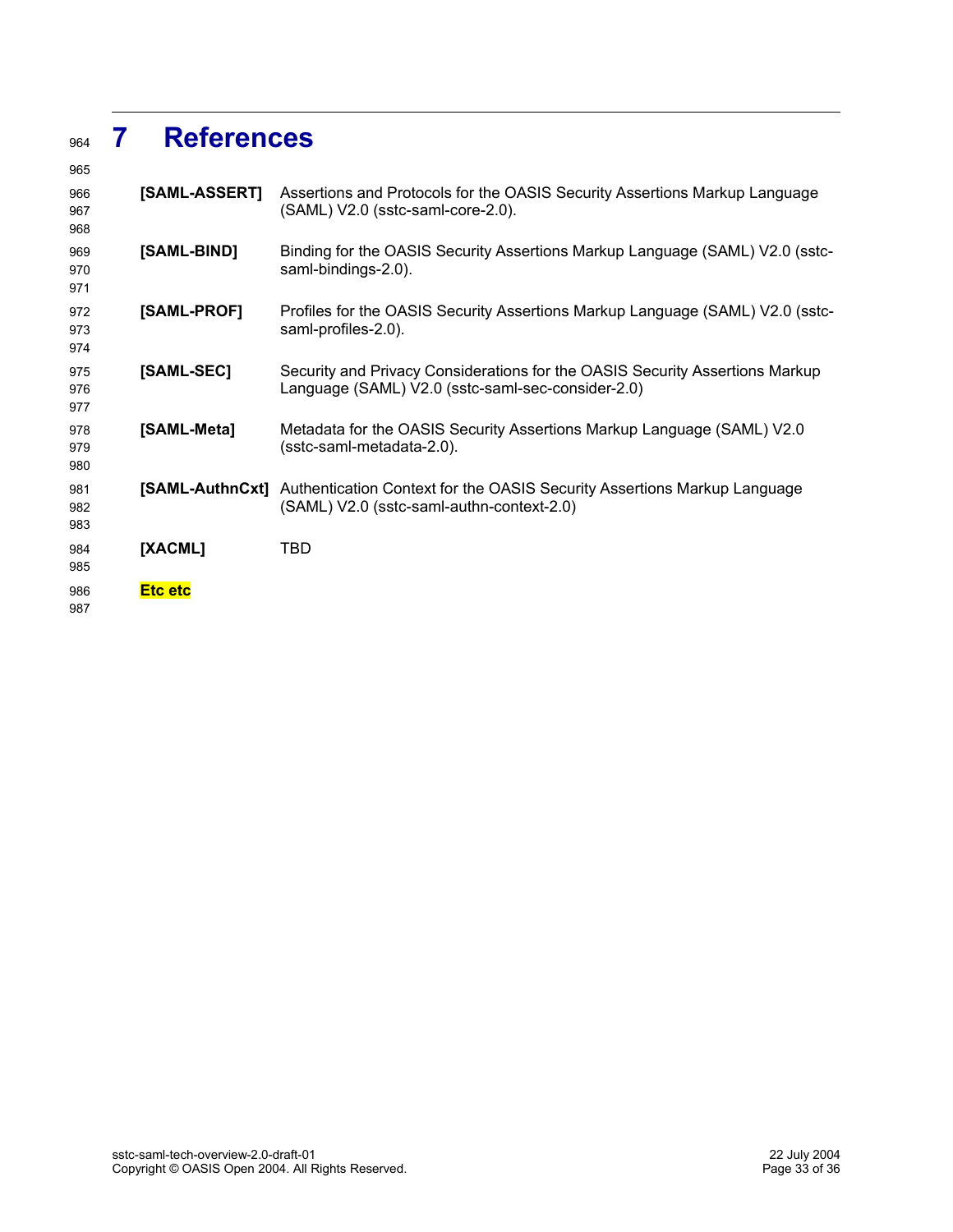## **A. Acknowledgments** 988

The editors would like to acknowledge the contributions of the OASIS Security Services Technical 989

- Committee, whose voting members at the time of publication were: 990
- TBD 991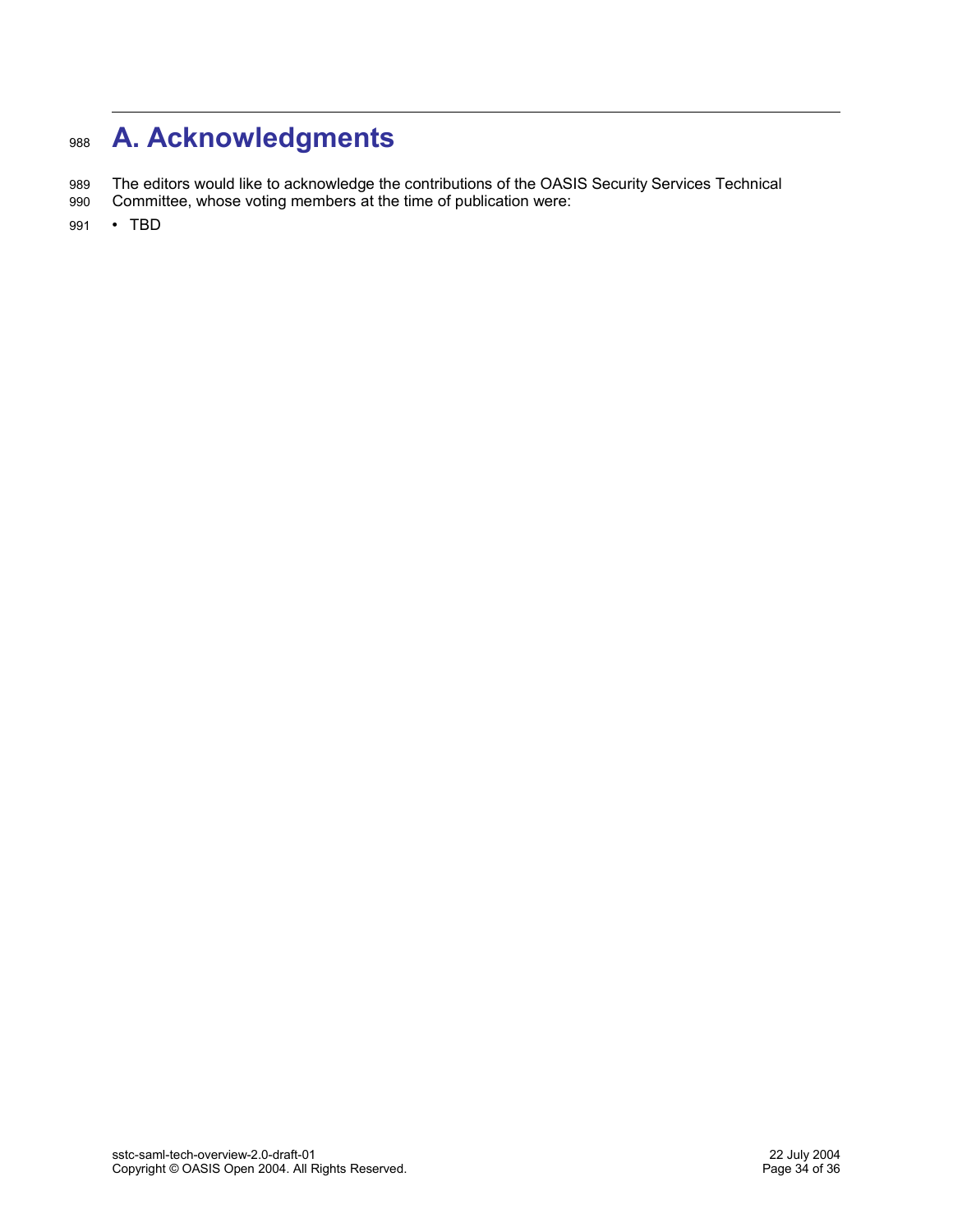## **B. Revision History** 992

| <b>Rev</b> | <b>Date</b> | By Whom                 | What               |
|------------|-------------|-------------------------|--------------------|
| 00         |             | 6 Nov 2003 John Hughes  | Storyboard version |
| 01         |             | 22 Jul 2004 John Hughes | First draft        |

993